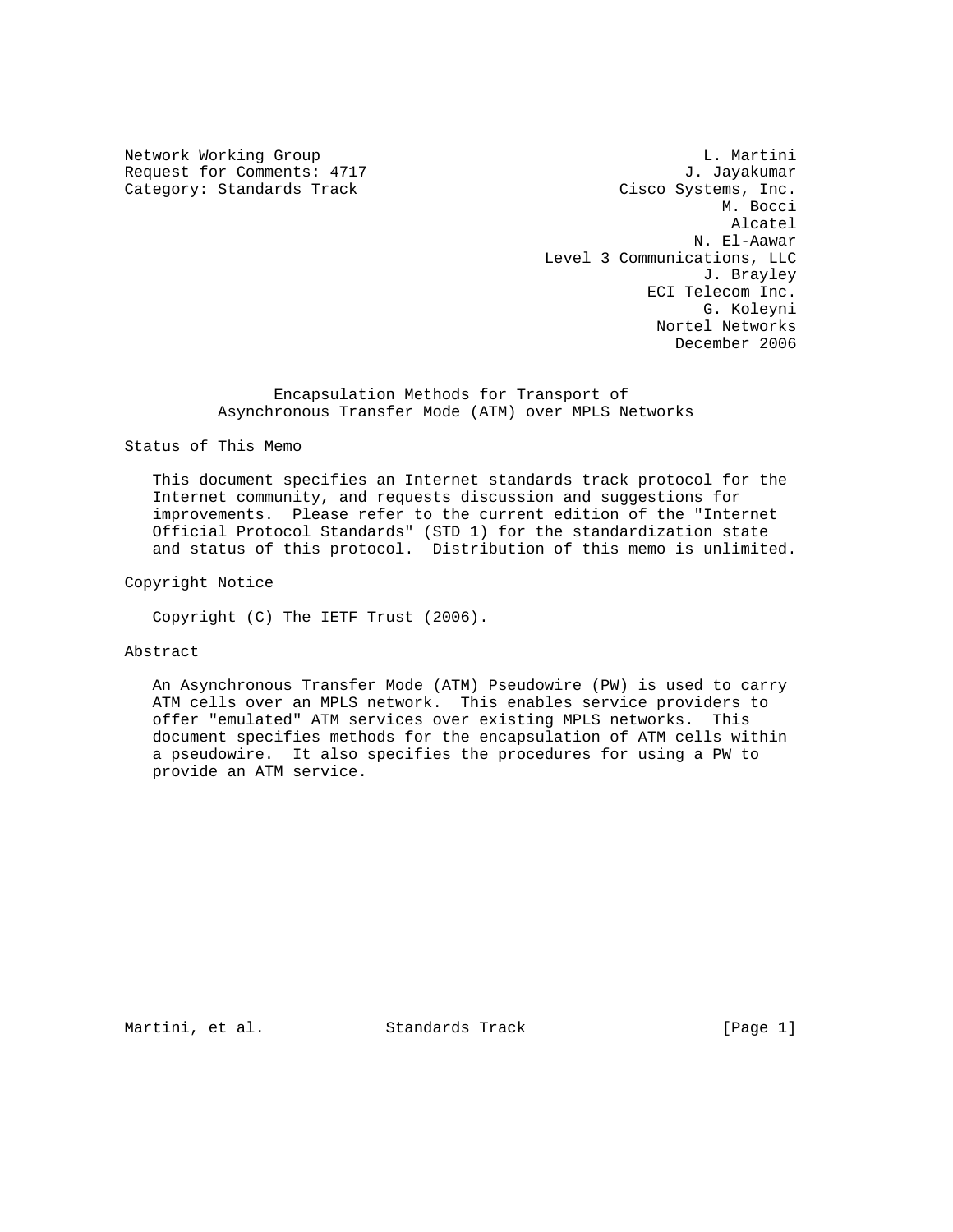Table of Contents

| 5.1.2. The Preferred Control Word  8              |  |
|---------------------------------------------------|--|
| 5.1.3. Setting the Sequence Number Field in the   |  |
|                                                   |  |
|                                                   |  |
|                                                   |  |
|                                                   |  |
|                                                   |  |
|                                                   |  |
| 6.2. ATM One-to-One Cell Encapsulation 13         |  |
| 6.3. AAL5 SDU Frame Encapsulation 13              |  |
| 6.4. AAL5 PDU Frame Encapsulation 14              |  |
|                                                   |  |
|                                                   |  |
|                                                   |  |
| 7.3. SDU/PDU OAM Cell Emulation Mode 16           |  |
|                                                   |  |
|                                                   |  |
|                                                   |  |
| 8.1. ATM N-to-One Service Encapsulation 19        |  |
| 9.1. ATM One-to-One Service Encapsulation 21      |  |
|                                                   |  |
|                                                   |  |
| 9.3. ATM VCC Cell Transport Service 22            |  |
|                                                   |  |
| 9.4.1. ATM VPC Cell Transport Services 25         |  |
|                                                   |  |
| 10.1. Transparent AAL5 SDU Frame Encapsulation 27 |  |
|                                                   |  |
| 11.1. Transparent AAL5 PDU Frame Encapsulation 28 |  |
|                                                   |  |
| 11.2.1. Procedures in the ATM-to-PSN Direction 30 |  |
| 11.2.2. Procedures in the PSN-to-ATM Direction 31 |  |
| 12. Mapping of ATM and PSN Classes of Service 31  |  |
|                                                   |  |
| 14. ATM-Specific Interface Parameter Sub-TLVs 32  |  |
|                                                   |  |
|                                                   |  |
|                                                   |  |
|                                                   |  |
|                                                   |  |
|                                                   |  |

Martini, et al. Standards Track [Page 2]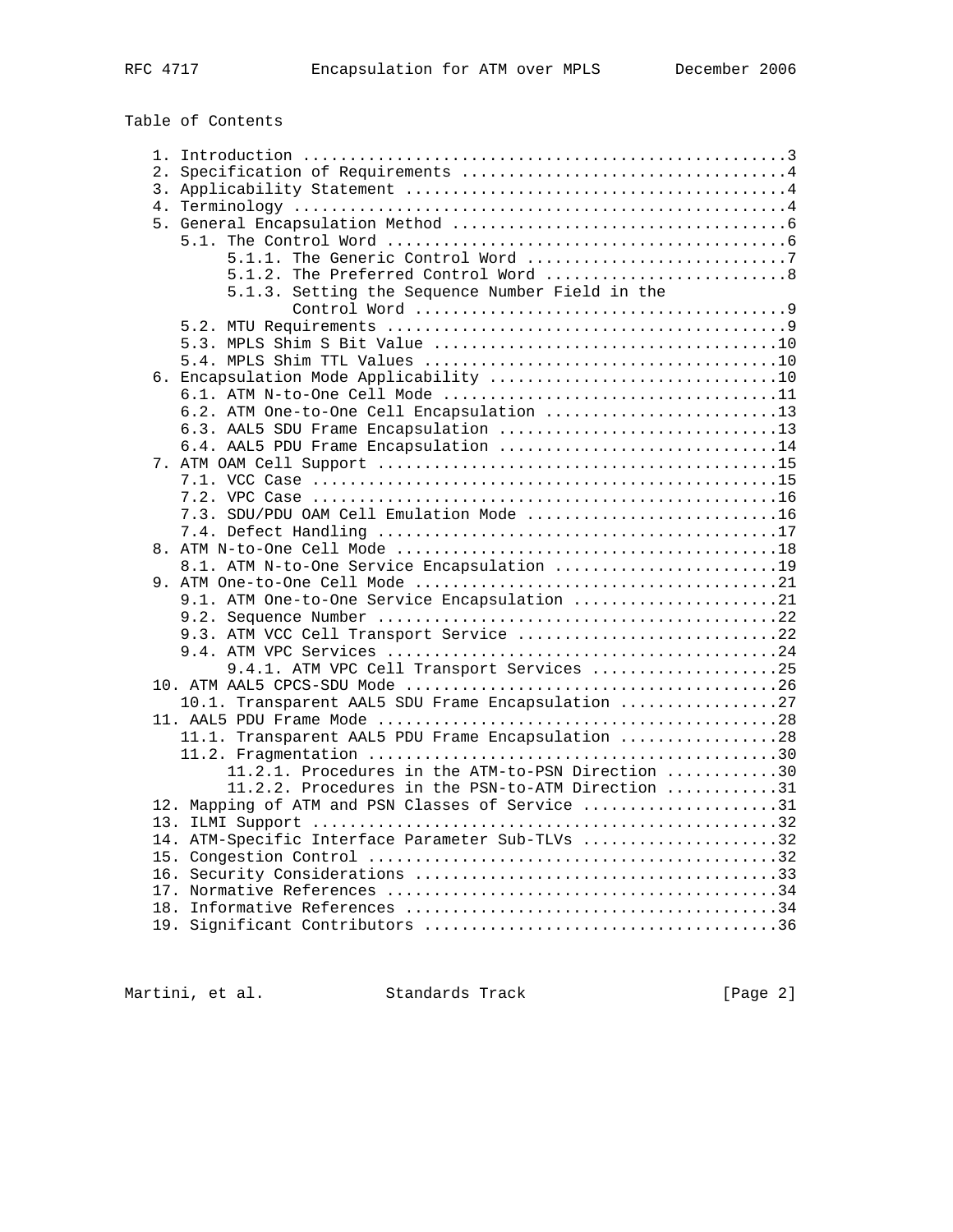## 1. Introduction

 Packet Switched Networks (PSNs) have the potential to reduce the complexity of a service provider's infrastructure by allowing virtually any existing digital service to be supported over a single networking infrastructure. The benefit of this model to a service provider is threefold:

- -i. Leveraging of the existing systems and services to provide increased capacity from a packet-switched core.
- -ii. Preserving existing network operational processes and procedures used to maintain the legacy services.
- -iii. Using the common packet-switched network infrastructure to support both the core capacity requirements of existing services and the requirements of new services supported natively over the packet-switched network.

 This document describes a method to carry ATM services over MPLS. It lists ATM-specific requirements and provides encapsulation formats and semantics for connecting ATM edge networks through a packet switched network using MPLS.

 Figure 1, below, displays the ATM services reference model. This model is adapted from [RFC3985].



Figure 1: ATM Service Reference Model

Martini, et al. Standards Track [Page 3]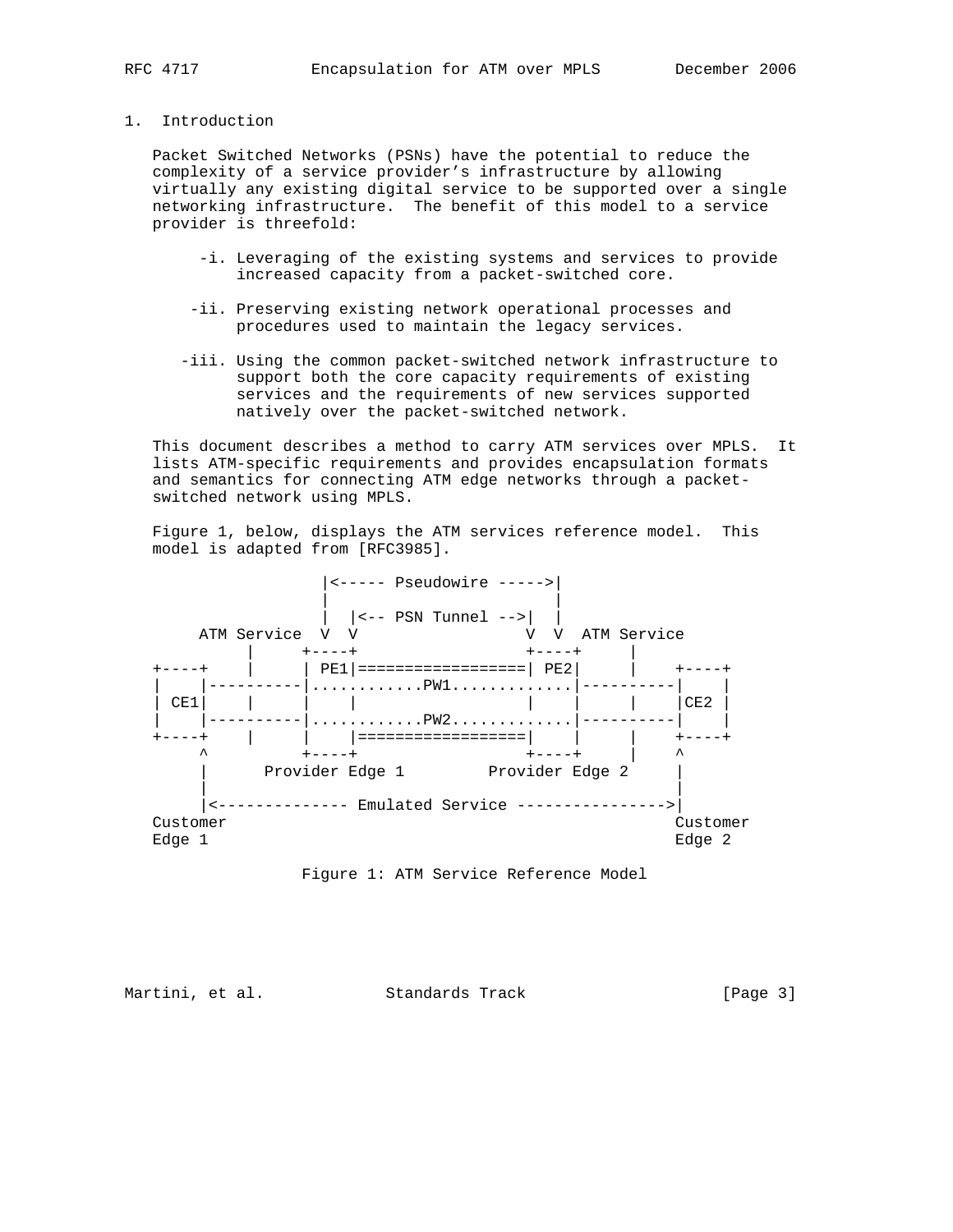### 2. Specification of Requirements

 The key words "MUST", "MUST NOT", "REQUIRED", "SHALL", "SHALL NOT", "SHOULD", "SHOULD NOT", "RECOMMENDED", "MAY", and "OPTIONAL" in this document are to be interpreted as described in [RFC2119].

3. Applicability Statement

 The ATM over PW service is not intended to perfectly emulate a traditional ATM service, but it can be used for applications that need an ATM transport service.

 The following are notable differences between traditional ATM service and the protocol described in this document:

- ATM cell ordering can be preserved using the OPTIONAL sequence field in the control word; however, implementations are not required to support this feature. The use of this feature may impact other ATM quality of service (QoS) commitments.
- The QoS model for traditional ATM can be emulated. However, the detailed specification of ATM QoS emulation is outside the scope of this document. The emulation must be able to provide the required ATM QoS commitments for the end-user application.
- The ATM flow control mechanisms are transparent to the MPLS network and cannot reflect the status of the MPLS network.
- Control plane support for ATM SVCs, SVPs, SPVCs, and SPVPs is outside the scope of this document.

 Note that the encapsulations described in this specification are identical to those described in [Y.1411] and [Y.1412].

4. Terminology

 One-to-one mode: specifies an encapsulation method that maps one ATM Virtual Channel Connection (VCC) (or one ATM Virtual Path Connection (VPC)) to one pseudowire.

N-to-one mode  $(N \geq 1)$ : specifies an encapsulation method that maps one or more ATM VCCs (or one or more ATM VPCs) to one pseudowire.

Packet-Switched Network (PSN): an IP or MPLS network.

 Pseudowire Emulation Edge to Edge (PWE3): a mechanism that emulates the essential attributes of a service (such as a T1 leased line or Frame Relay) over a PSN.

Martini, et al. Standards Track [Page 4]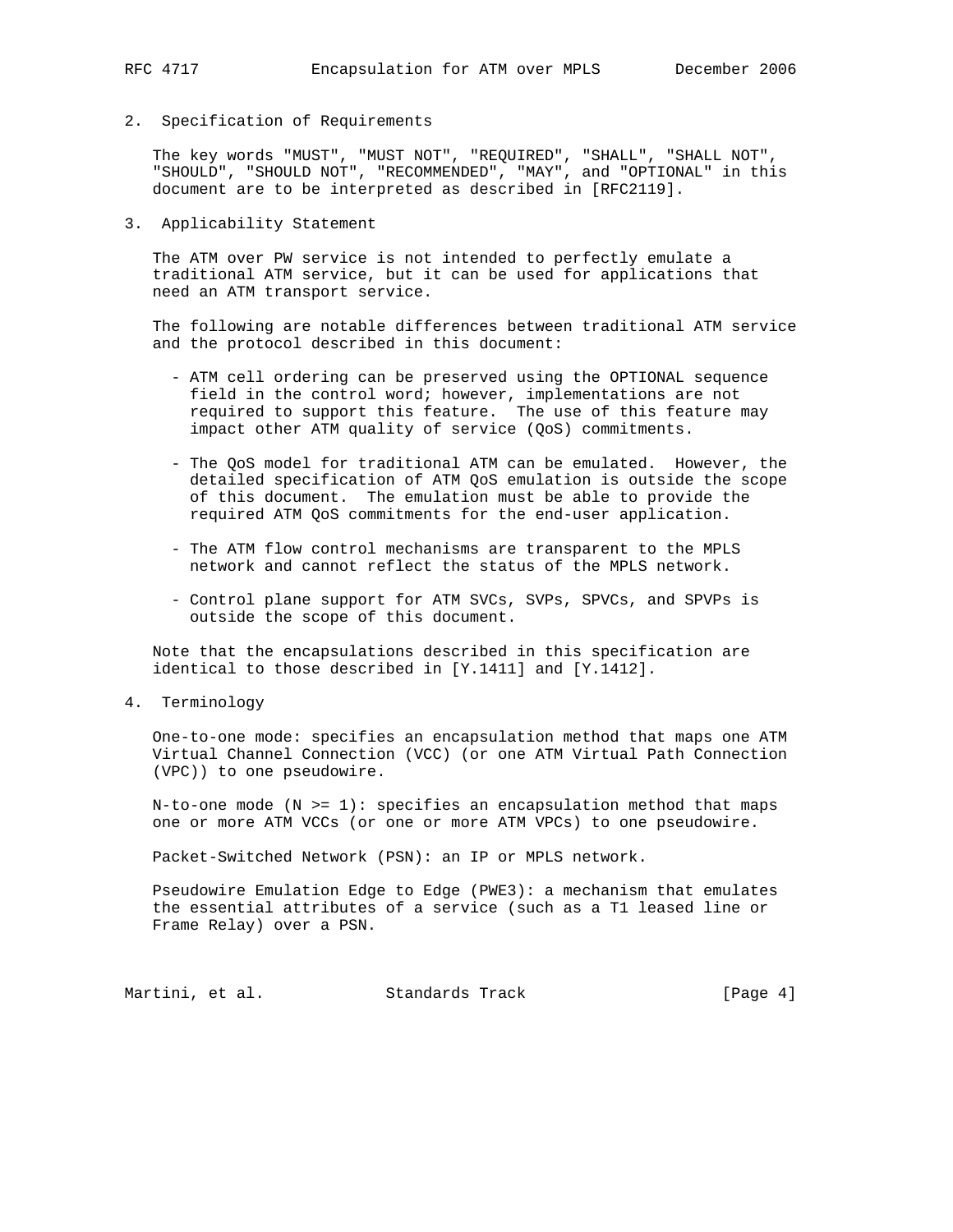Customer Edge (CE): a device where one end of a service originates and/or terminates. The CE is not aware that it is using an emulated service rather than a native service.

Provider Edge (PE): a device that provides PWE3 to a CE.

 Pseudowire (PW): a connection between two PEs carried over a PSN. The PE provides the adaptation between the CE and the PW.

 Pseudowire PDU: a PDU sent on the PW that contains all of the data and control information necessary to provide the desired service.

 PSN Tunnel: a tunnel inside which multiple PWs can be nested so that they are transparent to core PSN devices.

 PSN Bound: the traffic direction where information from a CE is adapted to a PW, and PW-PDUs are sent into the PSN.

 CE Bound: the traffic direction where PW-PDUs are received on a PW from the PSN, re-converted back in the emulated service, and sent out to a CE.

 Ingress: the point where the ATM service is encapsulated into a pseudowire PDU (ATM to PSN direction).

 Egress: the point where the ATM service is decapsulated from a pseudowire PDU (PSN to ATM direction).

CTD: Cell Transfer Delay.

MTU: Maximum Transmission Unit.

SDU: Service Data Unit.

OAM: Operations And Maintenance.

 PVC: Permanent Virtual Connection. An ATM connection that is provisioned via a network management interface. The connection is not signaled.

 VCC: Virtual Circuit Connection. An ATM connection that is switched based on the cell header's VCI.

 VPC: Virtual Path Connection. An ATM connection that is switched based on the cell header's VPI.

 Additional terminology relevant to pseudowires and Layer 2 Virtual Private Networking (L2VPN) in general may be found in [RFC4026].

Martini, et al. Standards Track [Page 5]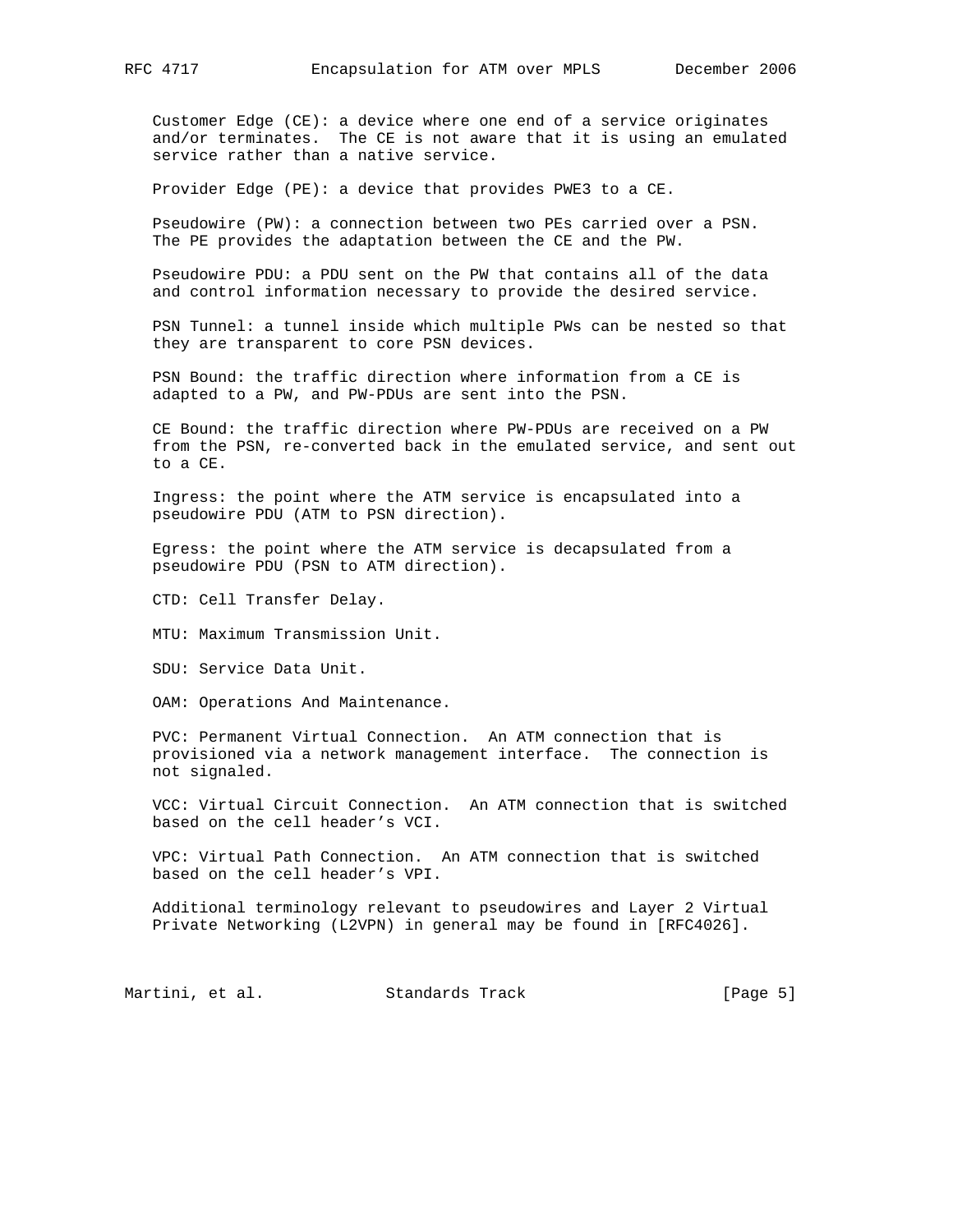# 5. General Encapsulation Method

 This section describes the general encapsulation format for ATM over PSN pseudowires.

0  $1$  2 3 0 1 2 3 4 5 6 7 8 9 0 1 2 3 4 5 6 7 8 9 0 1 2 3 4 5 6 7 8 9 0 1 +-+-+-+-+-+-+-+-+-+-+-+-+-+-+-+-+-+-+-+-+-+-+-+-+-+-+-+-+-+-+-+-+ PSN Transport Header (As Required) +-+-+-+-+-+-+-+-+-+-+-+-+-+-+-+-+-+-+-+-+-+-+-+-+-+-+-+-+-+-+-+-+ Pseudowire Header +-+-+-+-+-+-+-+-+-+-+-+-+-+-+-+-+-+-+-+-+-+-+-+-+-+-+-+-+-+-+-+-+ ATM Control Word +-+-+-+-+-+-+-+-+-+-+-+-+-+-+-+-+-+-+-+-+-+-+-+-+-+-+-+-+-+-+-+-+ ATM Service Payload +-+-+-+-+-+-+-+-+-+-+-+-+-+-+-+-+-+-+-+-+-+-+-+-+-+-+-+-+-+-+-+-+

Figure 2: General format for ATM encapsulation over PSNs

 The PSN Transport Header depends on the particular tunneling technology in use. This header is used to transport the encapsulated ATM information through the packet-switched core.

 The Pseudowire Header identifies a particular ATM service on a tunnel. In case of MPLS, the pseudowire header is one or more MPLS labels at the bottom of the MPLS label stack.

 The ATM Control Word is inserted before the ATM service payload. It may contain a length and sequence number in addition to certain control bits needed to carry the service.

### 5.1. The Control Word

 The Control Words defined in this section are based on the Generic PW MPLS Control Word as defined in [RFC4385]. They provide the ability to sequence individual frames on the PW, avoidance of equal-cost multiple-path load-balancing (ECMP) [RFC2992], and OAM mechanisms including VCCV [VCCV].

 [RFC4385] states, "If a PW is sensitive to packet misordering and is being carried over an MPLS PSN that uses the contents of the MPLS payload to select the ECMP path, it MUST employ a mechanism which prevents packet misordering." This is necessary because ECMP implementations may examine the first nibble after the MPLS label stack to determine whether or not the labelled packet is IP. Thus, if the VPI of an ATM connection carried over the PW using N-to-one cell mode encapsulation, without a control word present, begins with 0x4 or 0x6, it could be mistaken for an IPv4 or IPv6 packet. This

Martini, et al. Standards Track (Page 6)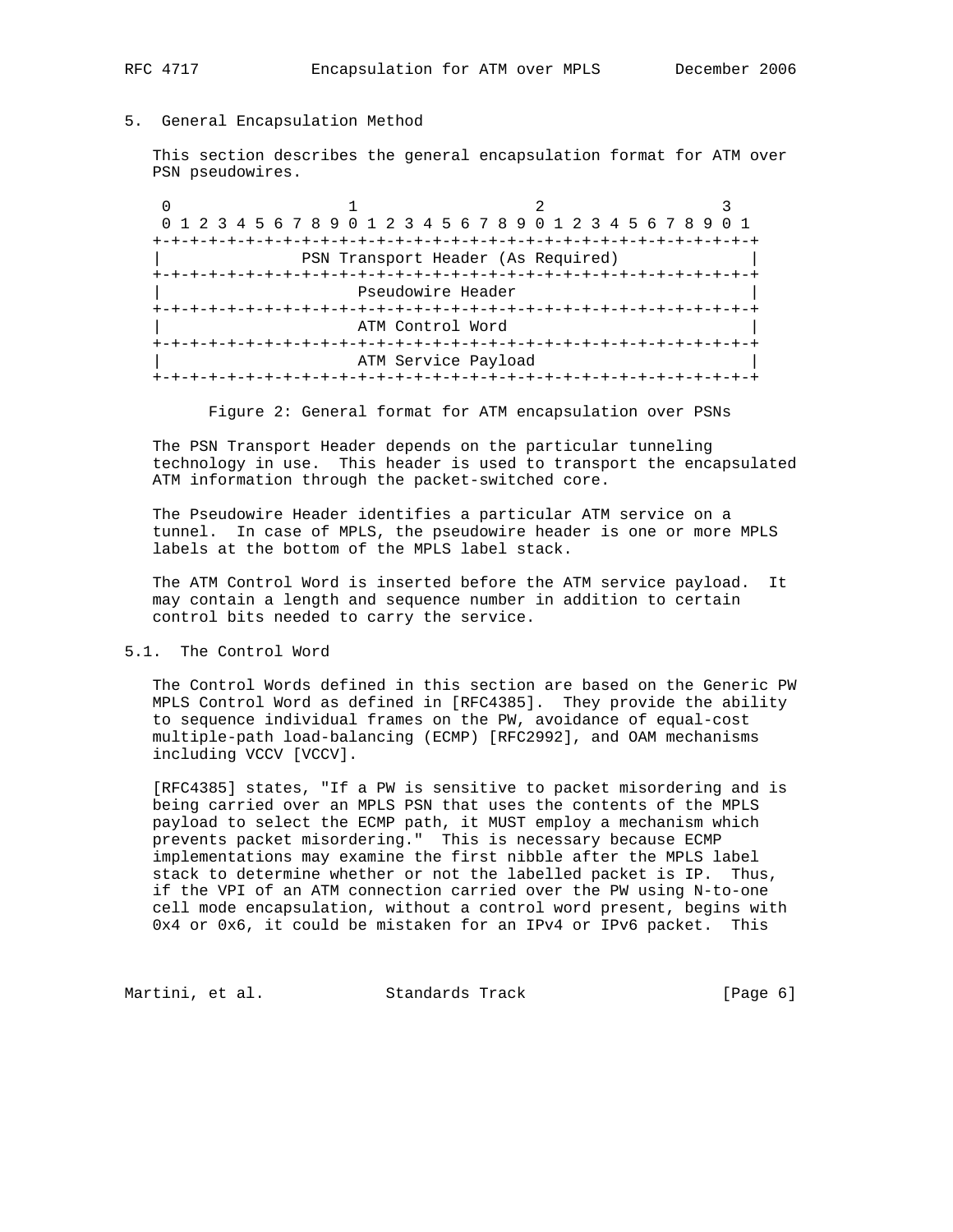could, depending on the configuration and topology of the MPLS network, lead to a situation where all packets for a given PW do not follow the same path. This may increase out-of-order frames on a given PW, or cause OAM packets to follow a different path than actual traffic (see section 4.4.3 on Frame Ordering).

 The features that the control word provides may not be needed for a given ATM PW. For example, ECMP may not be present or active on a given MPLS network, strict frame sequencing may not be required, etc. If this is the case, and the control word is not REQUIRED by the encapsulation mode for other functions (such as length or the transport of ATM protocol specific information), the control word provides little value and is therefore OPTIONAL. Early ATM PW implementations have been deployed that do not include a control word or the ability to process one if present. To aid in backwards compatibility, future implementations MUST be able to send and receive frames without a control word present.

 In all cases, the egress PE MUST be aware of whether the ingress PE will send a control word over a specific PW. This may be achieved by configuration of the PEs, or by signaling, as defined in [RFC4447].

 If the pseudowire traverses a network link that requires a minimum frame size (Ethernet is a practical example), with a minimum frame size of 64 octets, then such links will apply padding to the pseudowire PDU to reach its minimum frame size. In this case, the control word must include a length field set to the PDU length. A mechanism is required for the egress PE to detect and remove such padding.

# 5.1.1. The Generic Control Word

This control word is used in the following encapsulation modes:

- ATM One-to-one Cell Mode
- AAL5 PDU Frame Mode

 The PWE3 control word document [RFC4385] provides the following structure for the generic control word:

0  $1$  2 3 0 1 2 3 4 5 6 7 8 9 0 1 2 3 4 5 6 7 8 9 0 1 2 3 4 5 6 7 8 9 0 1 +-+-+-+-+-+-+-+-+-+-+-+-+-+-+-+-+-+-+-+-+-+-+-+-+-+-+-+-+-+-+-+-+ |0 0 0 0| Specified by PW Encapsulation +-+-+-+-+-+-+-+-+-+-+-+-+-+-+-+-+-+-+-+-+-+-+-+-+-+-+-+-+-+-+-+-+

Martini, et al. Standards Track [Page 7]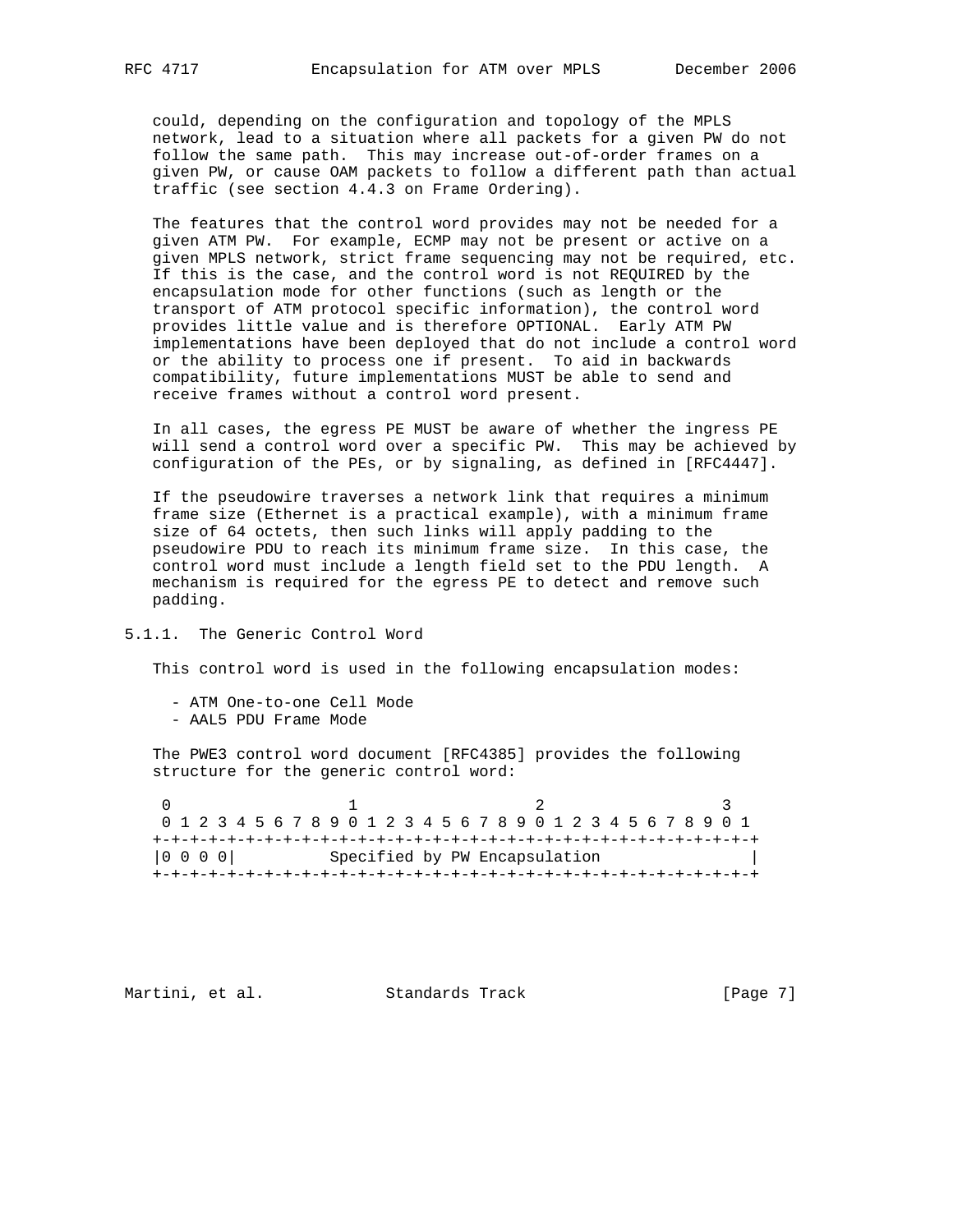The detailed structure for the ATM One-to-one Cell Mode and for the AAL5 PDU Frame Mode is as follows:

0  $1$  2 3 0 1 2 3 4 5 6 7 8 9 0 1 2 3 4 5 6 7 8 9 0 1 2 3 4 5 6 7 8 9 0 1 +-+-+-+-+-+-+-+-+-+-+-+-+-+-+-+-+-+-+-+-+-+-+-+-+-+-+-+-+-+-+-+-+ |0 0 0 0 | Resvd | Sequence Number | ATM Specific | +-+-+-+-+-+-+-+-+-+-+-+-+-+-+-+-+-+-+-+-+-+-+-+-+-+-+-+-+-+-+-+-+

 In the above diagram, the first 4 bits MUST be set to 0 to indicate PW data. They MUST be ignored by the receiving PE.

 The next four bits are reserved and MUST be set to 0 upon transmission and ignored upon reception.

 The next 16 bits provide a sequence number that can be used to guarantee ordered packet delivery. The processing of the sequence number field is OPTIONAL.

 The sequence number space is a 16-bit, unsigned circular space. The sequence number value 0 is used to indicate that the sequence number check algorithm is not used.

 The last 8 bits provide space for carrying ATM-specific flags. These are defined in the protocol-specific details below.

 There is no requirement for a length field for the One-to-one Cell and PDU Frame modes because the PSN PDU is always greater than 64 bytes; therefore, no padding is applied in Ethernet links in the PSN.

#### 5.1.2. The Preferred Control Word

This control word is used in the following encapsulation modes:

 - ATM N-to-one Cell Mode - AAL5 SDU Frame Mode

It is defined as follows:

0  $1$  2 3 0 1 2 3 4 5 6 7 8 9 0 1 2 3 4 5 6 7 8 9 0 1 2 3 4 5 6 7 8 9 0 1 +-+-+-+-+-+-+-+-+-+-+-+-+-+-+-+-+-+-+-+-+-+-+-+-+-+-+-+-+-+-+-+-+ |0 0 0 0| Flags |Res| Length | Sequence Number | +-+-+-+-+-+-+-+-+-+-+-+-+-+-+-+-+-+-+-+-+-+-+-+-+-+-+-+-+-+-+-+-+

 In the above diagram, the first 4 bits MUST be set to 0 to indicate PW data. They MUST be ignored by the receiving PE.

Martini, et al. Standards Track [Page 8]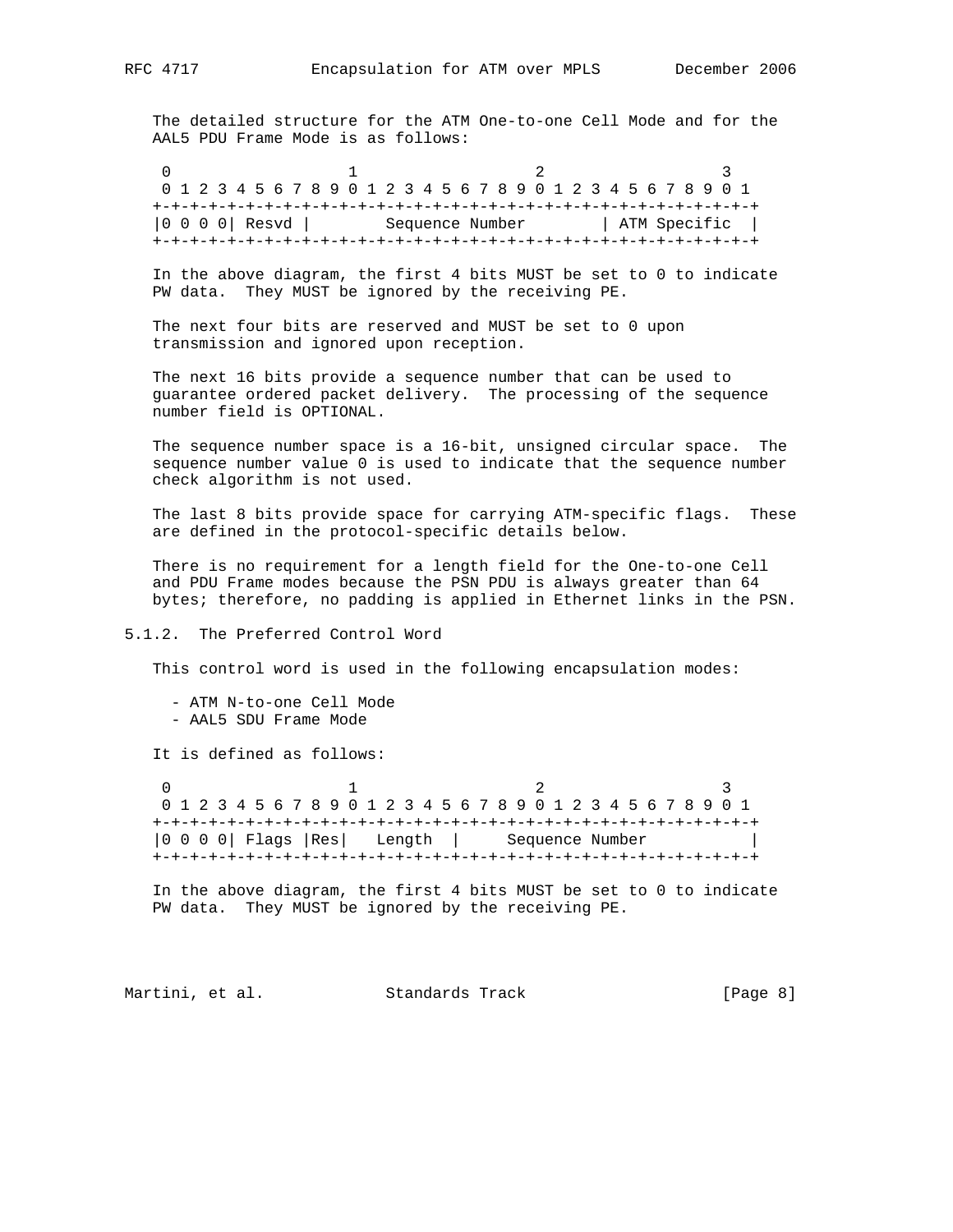The next 4 bits provide space for carrying protocol-specific flags. These are defined in the protocol-specific details below.

 The next 6 bits provide a length field, which is used as follows: If the packet's length (defined as the length of the layer 2 payload plus the length of the control word) is less than 64 bytes, the length field MUST be set to the packet's length. Otherwise, the length field MUST be set to zero. The value of the length field, if non-zero, can be used to remove any padding. When the packet reaches the service provider's egress router, it may be desirable to remove the padding before forwarding the packet. Note that the length field is not used in the N-to-one mode and MUST be set to 0.

 The last 16 bits provide a sequence number that can be used to guarantee ordered packet delivery. The processing of the sequence number field is OPTIONAL.

 The sequence number space is a 16-bit, unsigned circular space. The sequence number value 0 is used to indicate that the sequence number check algorithm is not used.

5.1.3. Setting the Sequence Number Field in the Control Word

 This section applies to the sequence number field of both the Generic and Preferred Control Words.

 For a given emulated VC and a pair of routers PE1 and PE2, if PE1 supports packet sequencing, then the sequencing procedures defined in [RFC4385] MUST be used.

 Packets that are received out of order MAY be dropped or reordered at the discretion of the receiver.

 A simple extension of the processing algorithm in [RFC4385] MAY be used to detect lost packets.

 If a PE router negotiated not to use receive sequence number processing, and it received a non-zero sequence number, then it SHOULD send a PW status message indicating a receive fault and disable the PW.

## 5.2. MTU Requirements

 The network MUST be configured with an MTU that is sufficient to transport the largest encapsulation frames. If MPLS is used as the tunneling protocol, for example, this is likely to be 12 or more bytes greater than the largest frame size. Other tunneling protocols may have longer headers and require larger MTUs. If the ingress

Martini, et al. Standards Track [Page 9]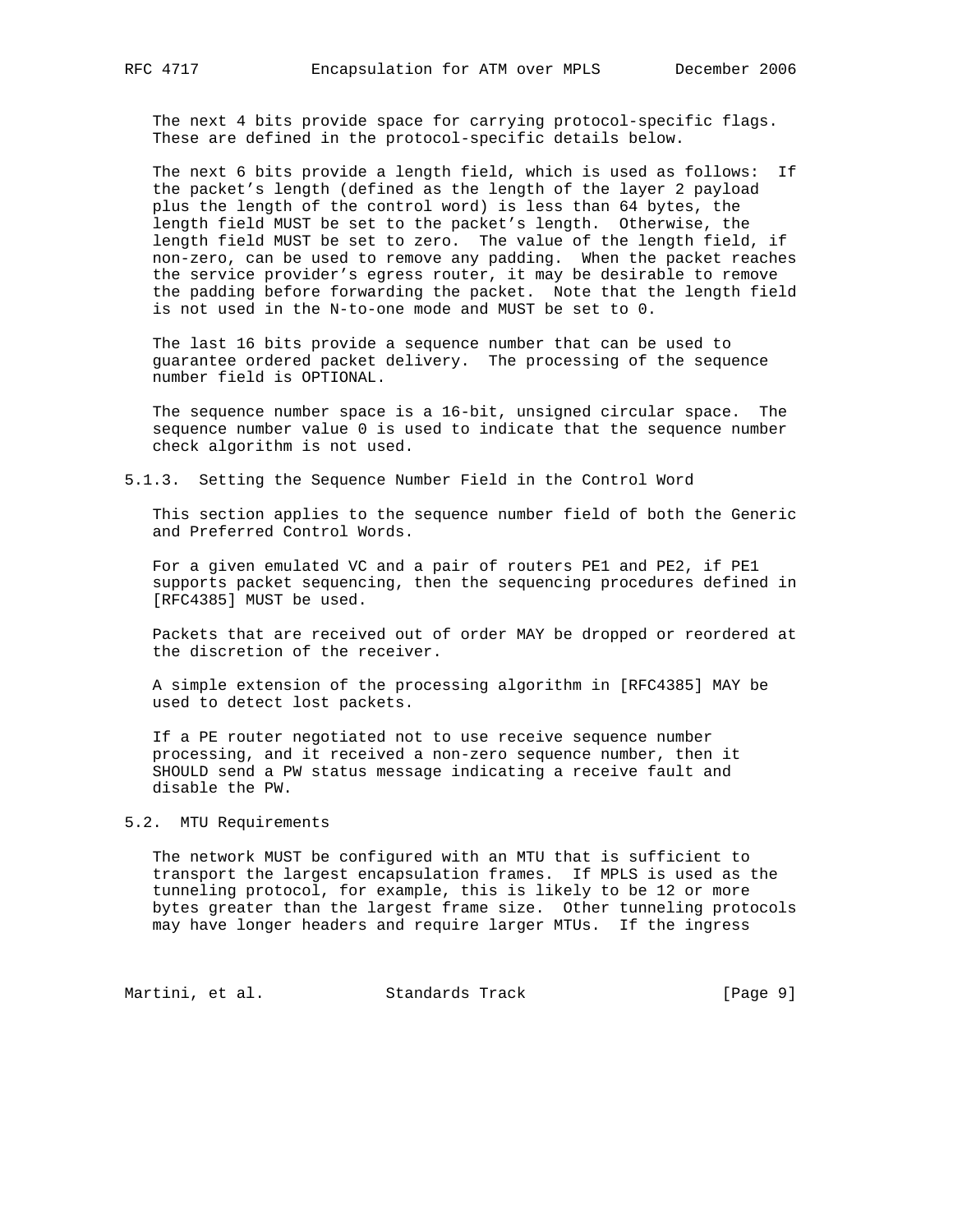router determines that an encapsulated layer 2 PDU exceeds the MTU of the tunnel through which it must be sent, the PDU MUST be dropped. If an egress router receives an encapsulated layer 2 PDU whose payload length (i.e., the length of the PDU itself without any of the encapsulation headers) exceeds the MTU of the destination layer 2 interface, the PDU MUST be dropped.

5.3. MPLS Shim S Bit Value

 The ingress label switching router (LSR), PE1, MUST set the S bit of the PW label to a value of 1 to denote that the VC label is at the bottom of the stack. For more information on setting the S Bit, see [RFC3032].

5.4. MPLS Shim TTL Values

 The setting of the TTL value in the PW label is application dependent. In any case, [RFC3032] TTL processing procedure, including handling of expired TTLs, MUST be followed.

6. Encapsulation Mode Applicability

 This document defines two methods for encapsulation of ATM cells, namely, One-to-one mode and N-to-one mode.

The N-to-one mode  $(N \geq 1)$  specifies an encapsulation method that maps one or more ATM VCCs (or one or more ATM VPCs) to one pseudowire. This is the only REQUIRED mode. One format is used for both the VCC or VPC mapping to the tunnel. The 4-octet ATM header is unaltered in the encapsulation; thus, the VPI/VCI is always present. Cells from one or more VCCs (or one or more VPCs) may be concatenated.

 The One-to-one mode specifies an encapsulation method that maps one ATM VCC or one ATM VPC to one pseudowire. For VCCs, the VPI/VCI is not included. For VPCs, the VPI is not included. Cells from one VCC or one VPC may be concatenated. This mode is OPTIONAL.

 Furthermore, different OPTIONAL encapsulations are supported for ATM AAL5 transport: one for ATM AAL5 SDUs, and another for ATM AAL5 PDUs.

 Three deployment models are supported by the encapsulations described in this document:

 -i. Single ATM Connection: A PW carries the cells of only one ATM VCC or VPC. This supports both the transport of multiservice ATM and L2VPN service over a PSN for all AAL types.

Martini, et al. Standards Track [Page 10]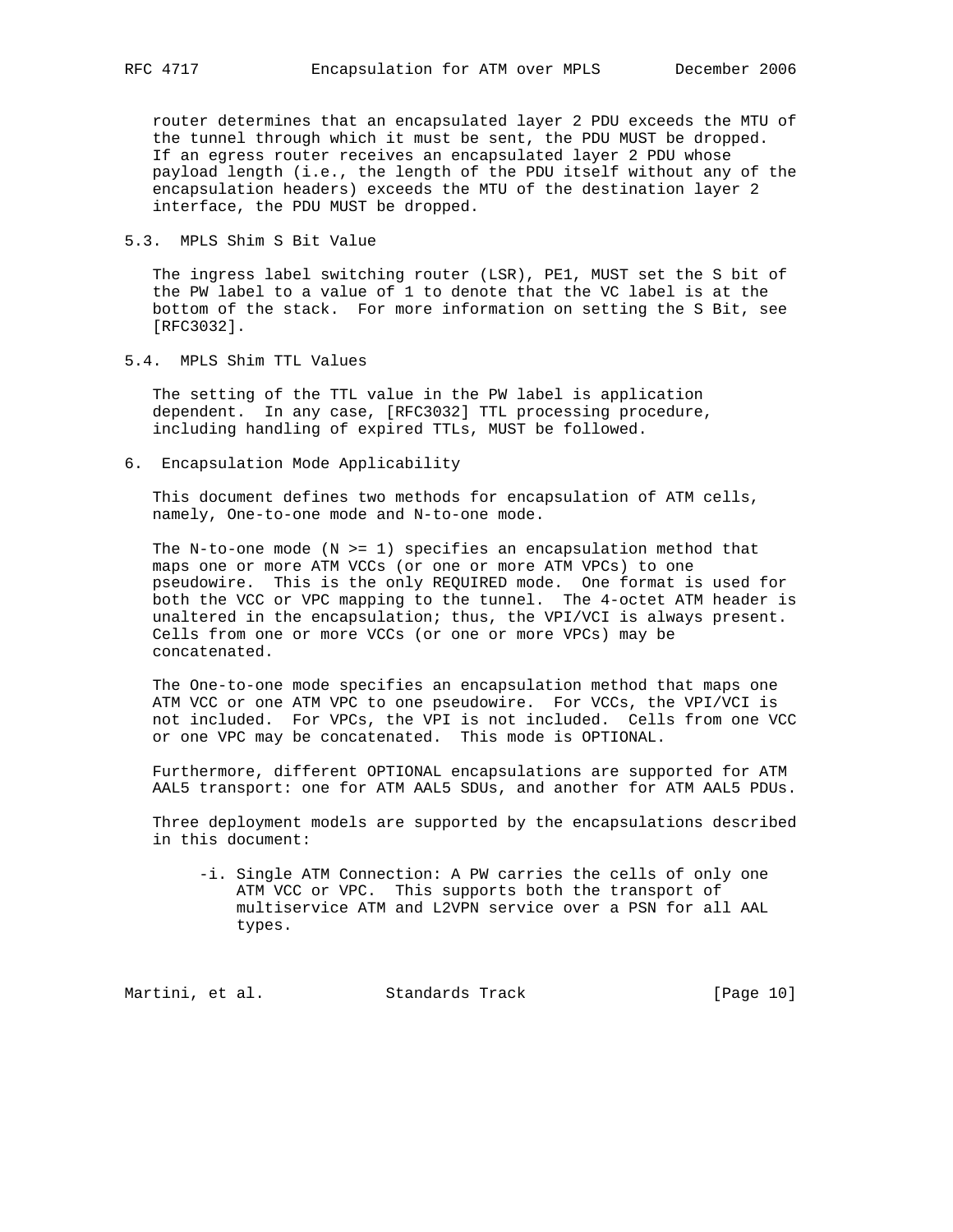- -ii. Multiple ATM Connections: A PW carries the cells of multiple ATM VCCs and/or VPCs. This also supports both the transport of multiservice ATM and L2VPN service over a PSN for all AAL types.
- -iii. AAL5: A PW carries the AAL5 frames of only one ATM VCC. A large proportion of the data carried on ATM networks is frame based and therefore uses AAL5. The AAL5 mapping takes advantage of the delineation of higher-layer frames in the ATM layer to provide increased bandwidth efficiency compared with the basic cell mapping. The nature of the service, as defined by the ATM service category [TM4.0] or the ATM transfer capability [I.371], should be preserved.

### 6.1. ATM N-to-One Cell Mode

 This encapsulation supports both the Single and Multiple ATM Connection deployment models. This encapsulation is REQUIRED.

 The encapsulation allows multiple VCCs/VPCs to be carried within a single pseudowire. However, a service provider may wish to provision a single VCC to a pseudowire in order to satisfy QoS or restoration requirements.

 The encapsulation also supports the binding of multiple VCCs/VPCs to a single pseudowire. This capability is useful in order to make more efficient use of the PW demultiplexing header space as well as to ease provisioning of the VCC/VPC services.

 In the simplest case, this encapsulation can be used to transmit a single ATM cell per PSN PDU. However, in order to provide better PSN bandwidth efficiency, several ATM cells may optionally be encapsulated in a single PSN PDU. This process is called cell concatenation.

The encapsulation has the following attributes:

- -i. Supports all ATM Adaptation Layer Types.
- -ii. Non-terminating OAM/Admin cells are transported among the user cells in the same order as they are received. This requirement enables the use of various performance management and security applications.

Martini, et al. Standards Track [Page 11]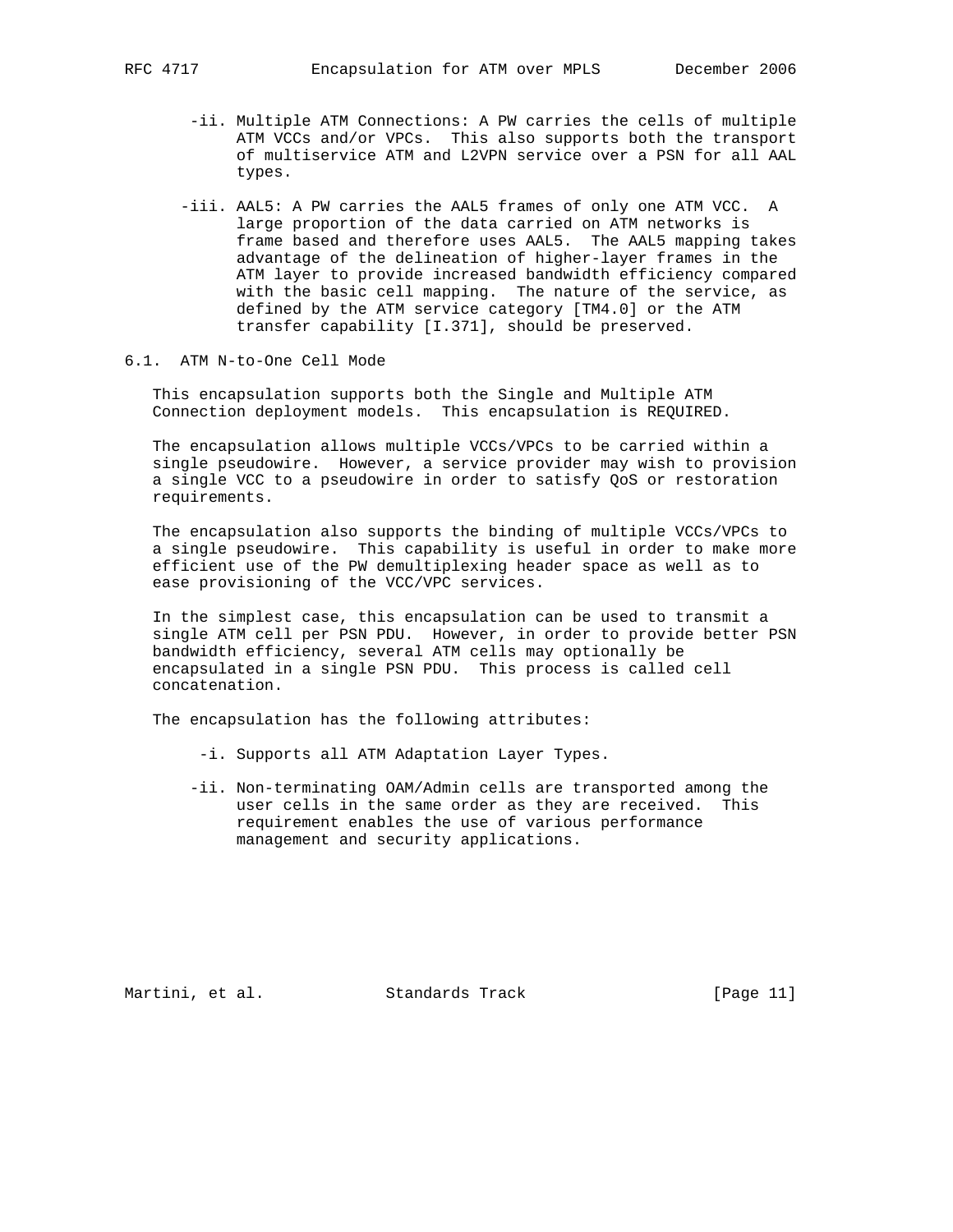- -iii. In order to gain transport efficiency on the PSN, multiple cells may be encapsulated in a single PW PDU. This process is called cell concatenation. How many cells to insert or how long to wait for cell arrival before sending a PW PDU is an implementation decision. Cell concatenation adds latency and delay variation to a cell relay service.
- -iv. The CLP bit from each cell may be mapped to a corresponding marking on the PW PDU. This allows the drop precedence to be preserved across the PSN.
- -v. If the Single ATM connection deployment model is used, then it is simpler to provide an ATM layer service. The nature of the service, as defined by the ATM service category [TM4.0] or ATM transfer capability [I.371], should be preserved.

The limitations of the ATM N-to-one cell encapsulation are:

- -vi. There is no currently defined method to translate the forward congestion indication (EFCI) to a corresponding function in the PSN. Nor is there a way to translate PSN congestion to the EFCI upon transmission by the egress PE.
- -vii. The ATM cell header checksum can detect a 2-bit error or detect and correct a single-bit error in the cell header. Analogous functionality does not exist in most PSNs. A single bit error in a PW PDU will most likely cause the packet to be dropped due to an L2 Frame Check Sequence (FCS) failure.
- -viii. Cells can be concatenated from multiple VCCs or VPCs belonging to different service categories and QoS requirements. In this case, the PSN packet must receive treatment by the PSN to support the highest QoS of the ATM VCCs/VPCs carried.
	- -ix. Cell encapsulation only supports point-to-point Label Switched Paths (LSPs). Multipoint-to-point and point-to multi-point are for further study (FFS).
	- -x. The number of concatenated ATM cells is limited by the MTU size and the cell transfer delay (CTD) and cell delay variation (CDV) objectives of multiple ATM connections that are multiplexed into a single PW.

Martini, et al. Standards Track [Page 12]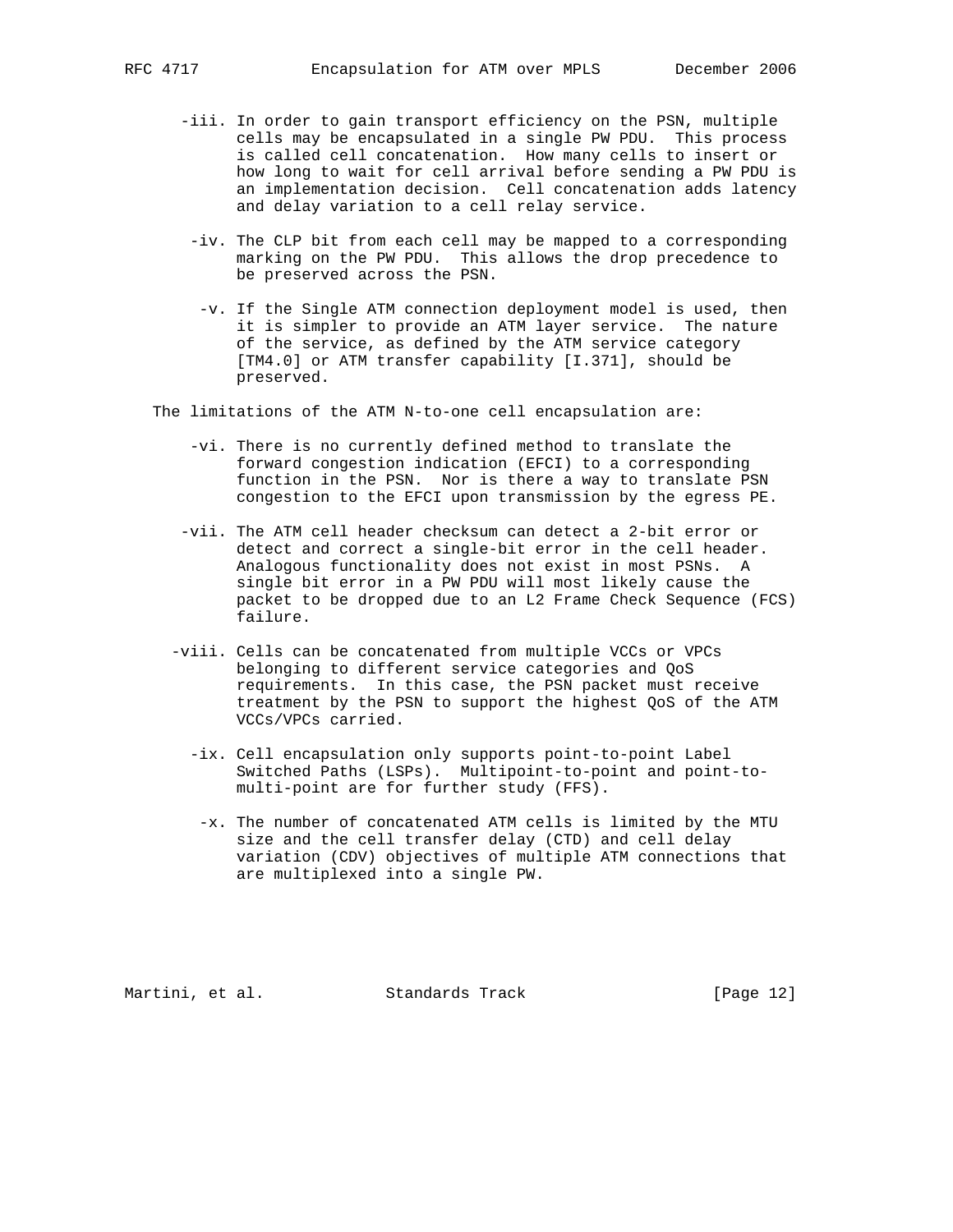#### 6.2. ATM One-to-One Cell Encapsulation

 This OPTIONAL encapsulation supports the Single ATM Connection deployment model.

 Like the N-to-one cell encapsulation mode, the One-to-one mode supports cell concatenation. The advantage of this encapsulation is that it utilizes less bandwidth that the N-to-one encapsulation, for a given number of concatenated cells. Since only one ATM VCC or VPC is carried on a PW, the VCI and/or VPI of the ATM VCC or VPC can be derived from the context of the PW using the PW label. These fields therefore do not need to be encapsulated for a VCC, and only the VCI needs to be encapsulated for a VPC. This encapsulation thus allows service providers to achieve a higher bandwidth efficiency on PSN links than the N-to-one encapsulation for a given number of concatenated cells.

The limitations vi, vii, ix, and x of N-to-one mode apply.

#### 6.3. AAL5 SDU Frame Encapsulation

 This OPTIONAL encapsulation supports the AAL5 model. This mode allows the transport of ATM AAL5 CSPS-SDUs traveling on a particular ATM PVC across the network to another ATM PVC. This encapsulation is used by a PW of type 0x0002 "ATM AAL5 SDU VCC transport" as allocated in [RFC4446].

 The AAL5 SDU encapsulation is more efficient for small AAL5 SDUs than the VCC cell encapsulations. In turn, it presents a more efficient alternative to the cell relay service when carrying [RFC2684] encapsulated IP PDUs across a PSN.

 The AAL5-SDU encapsulation requires Segmentation and Reassembly (SAR) on the PE-CE ATM interface. This SAR function is provided by common off-the-shelf hardware components. Once reassembled, the AAL5-SDU is carried via a pseudowire to the egress PE. Herein lies another advantage of the AAL5-SDU encapsulation.

The limitations of the AAL5 SDU encapsulation are:

 -i. If an ATM OAM cell is received at the ingress PE, it is sent before the cells of the surrounding AAL5 frame. Therefore, OAM cell reordering may occur, which may cause certain ATM OAM performance monitoring and ATM security applications to operate incorrectly.

Martini, et al. Standards Track [Page 13]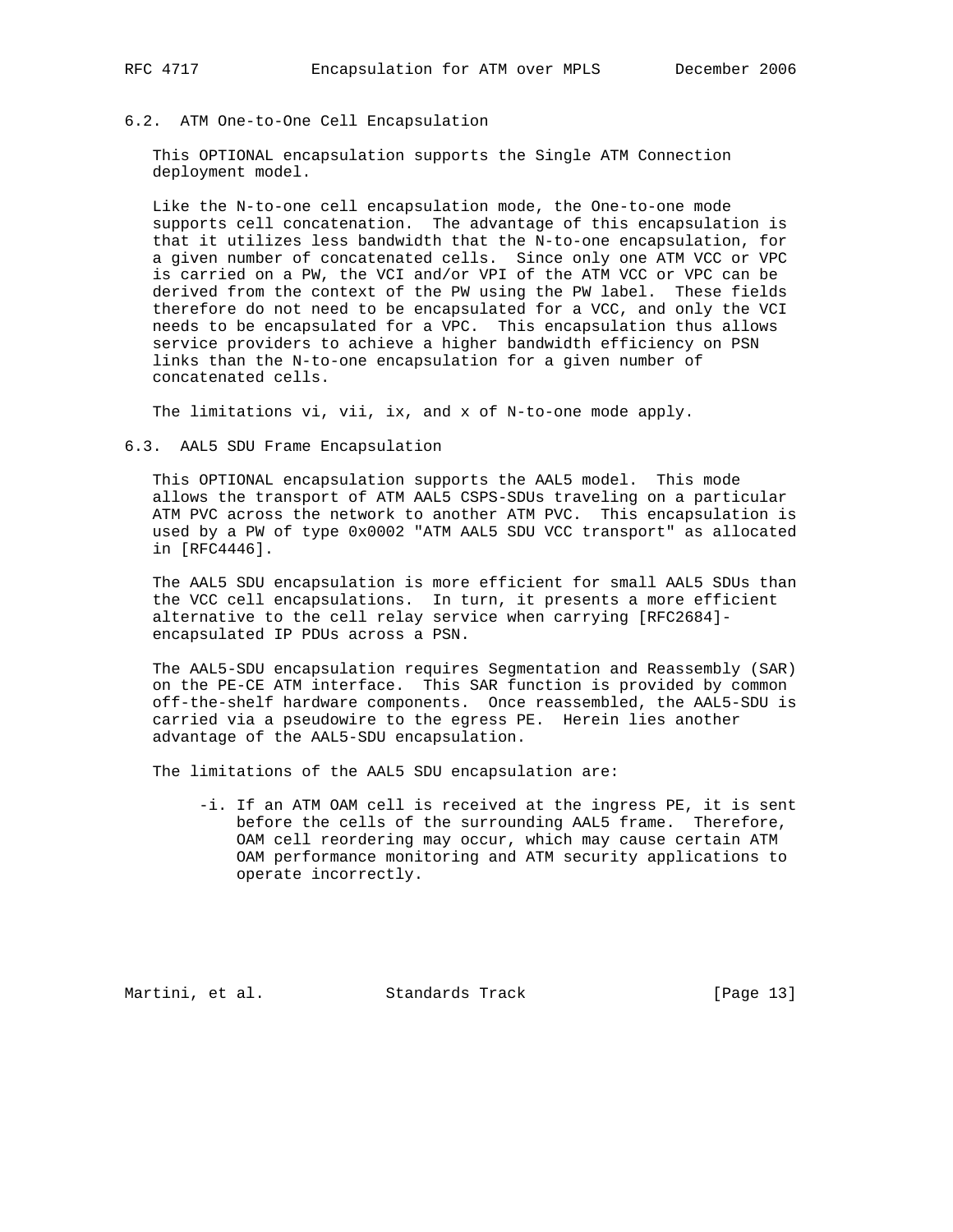- -ii. If the ALL5 PDU is scrambled using ATM security standards, a PE will not be able to extract the ALL5 SDU, and therefore the whole PDU will be dropped.
- -iii. The AAL5 PDU CRC is not transported across the PSN. The CRC must therefore be regenerated at the egress PE since the CRC has end-to-end significance in ATM security. This means that the AAL5 CRC may not be used to accurately check for errors on the end-to-end ATM VCC.
- -iv. The Length of AAL5 frame may exceed the MTU of the PSN. This requires fragmentation, which may not be available to all nodes at the PW endpoint.
	- -v. This mode does not preserve the value of the CLP bit for every ATM cell within an AAL5 PDU. Therefore, transparency of the CLP setting may be violated. Additionally, tagging of some cells may occur when tagging is not allowed by the conformance definition [TM4.0].
- -vi. This mode does not preserve the EFCI state for every ATM cell within an AAL5 PDU. Therefore, transparency of the EFCI state may be violated.
- 6.4. AAL5 PDU Frame Encapsulation

This OPTIONAL encapsulation supports the AAL5 model.

 The primary application supported by AAL5 PDU frame encapsulation over PSN is the transparent carriage of ATM layer services that use AAL5 to carry higher-layer frames. The main advantage of this AAL5 mode is that it is transparent to ATM OAM and ATM security applications.

 One important consideration is to allow OAM information to be treated as in the original network. This encapsulation mode allows this transparency while performing AAL5 frame encapsulation. This mode supports fragmentation, which may be performed in order to maintain the position of the OAM cells with respect to the user cells.

 Fragmentation may also be performed to maintain the size of the packet carrying the AAL5 PDU within the MTU of the link. Fragmentation provides a means for the PE to set the size of the PW packet to a different value than that of the original AAL5 PDU. This means that the PE has control on the delay and jitter provided to the ATM cells.

Martini, et al. Standards Track [Page 14]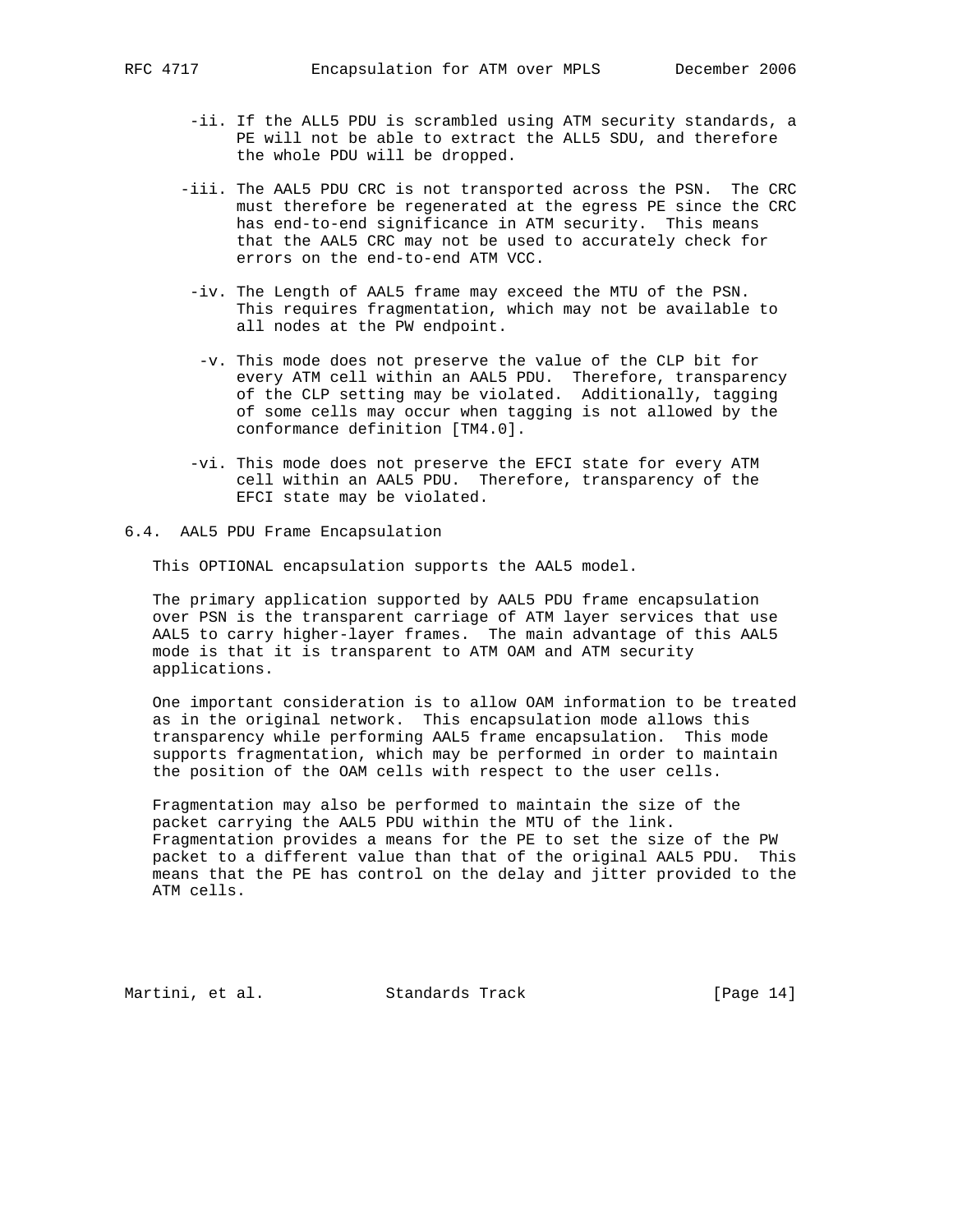The whole AAL5-PDU is encapsulated. In this case, all necessary parameters, such as CPCS-UU (CPCS User-to-User indicator), CPI (Common Part Indicator), Length (Length of the CPCS-SDU) and CRC (Cyclic Redundancy Check), are transported as part of the payload. Note that carrying of the full PDU also allows the simplification of the fragmentation operation since it is performed at cell boundaries and the CRC in the trailer of the AAL5 PDU can be used to check the integrity of the PDU.

 Reassembly is not required at the egress PE for the PSN-to-ATM direction.

 The limitations v and vi of the AAL5 SDU mode apply to this mode as well.

- 7. ATM OAM Cell Support
- 7.1. VCC Case

 In general, when configured for ATM VCC service, both PEs SHOULD act as a VC switch, in accordance with the OAM procedures defined in [I.610].

The PEs SHOULD be able to pass the following OAM cells transparently:

- F5 Alarm Indication Signal (AIS) (segment and end-to-end)
- F5 Remote Defect Indicator (RDI) (segment and end-to-end)
- F5 loopback (segment and end-to-end)
- Resource Management
- Performance Management
- Continuity Check
- Security

 However, if configured to be an administrative segment boundary, the PE SHOULD terminate and process F5 segment OAM cells.

 F4 OAM cells are inserted or extracted at the VP link termination. These OAM cells are not seen at the VC link termination and are therefore not sent across the PSN.

 When the PE is operating in AAL5 CPCS-SDU transport mode if it does not support transport of ATM cells, the PE MUST discard incoming MPLS frames on an ATM PW that contain a PW label with the T bit set.

Martini, et al. Standards Track [Page 15]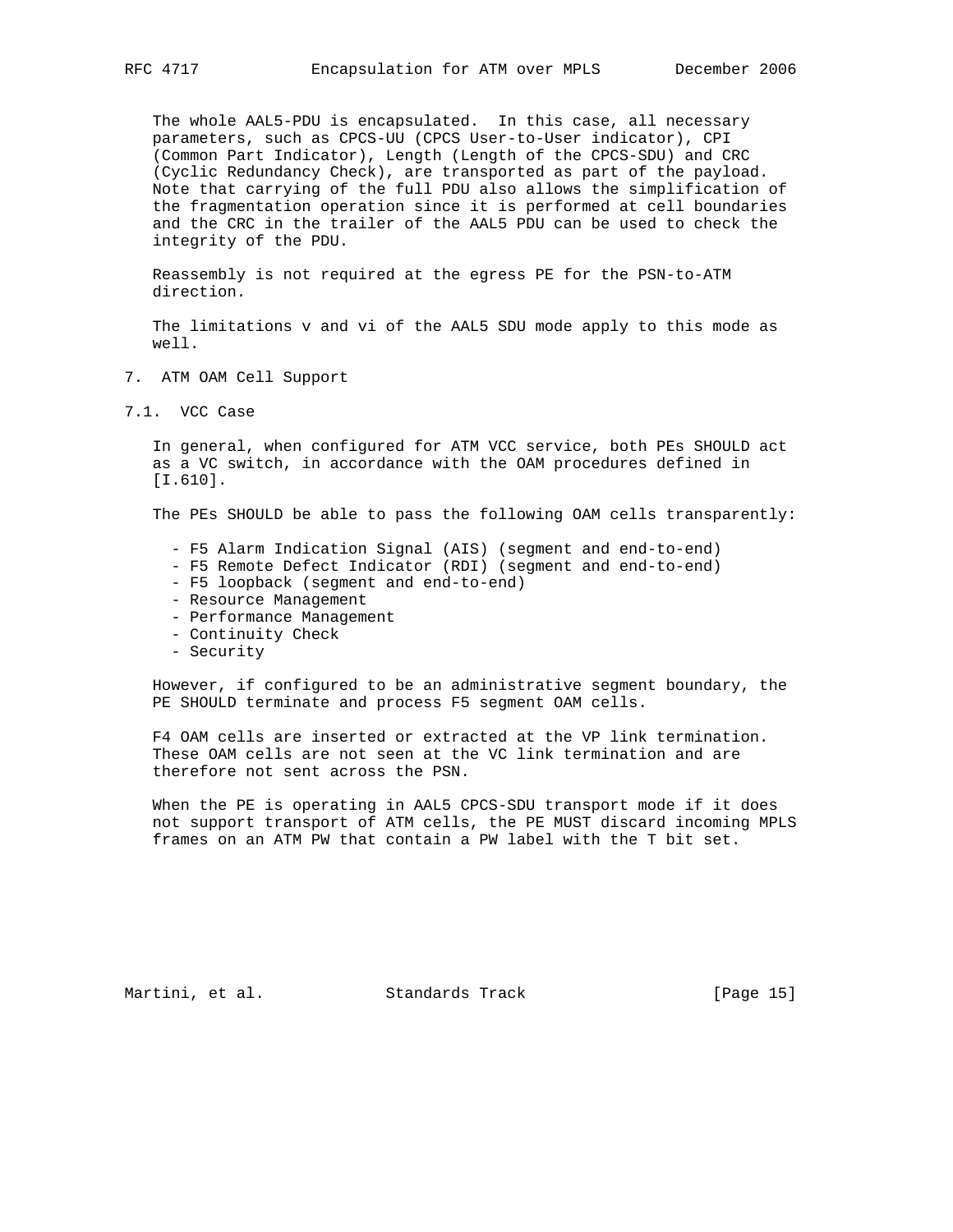## 7.2. VPC Case

 When configured for a VPC cell relay service, both PEs SHOULD act as a VP cross-connect in accordance with the OAM procedures defined in [I.610].

 The PEs SHOULD be able to process and pass the following OAM cells transparently according to [I.610]:

- F4 AIS (segment and end-to-end)
- F4 RDI (segment and end-to-end)
- F4 loopback (segment and end-to-end)

 However, if configured to be an administrative segment boundary, the PE SHOULD terminate and process F4 segment OAM cells.

 F5 OAM are not inserted or extracted here. The PEs MUST be able to pass the following OAM cells transparently:

- F5 AIS (segment and end-to-end)
- F5 RDI (segment and end-to-end)
- F5 loopback (segment and end-to-end)
- Resource Management
- Performance Management
- Continuity Check
- Security

 The OAM cell MAY be encapsulated together with other user data cells if multiple cell encapsulation is used.

7.3. SDU/PDU OAM Cell Emulation Mode

 A PE operating in ATM SDU or PDU transport mode that does not support transport of OAM cells across a PW MAY provide OAM support on ATM PVCs using the following procedures:

- Loopback cells response

 If an F5 end-to-end OAM cell is received from an ATM VC, by either PE that is transporting this ATM VC, with a loopback indication value of 1, and the PE has a label mapping for the ATM VC, then the PE MUST decrement the loopback indication value and loop back the cell on the ATM VC. Otherwise, the loopback cell MUST be discarded by the PE.

Martini, et al. Standards Track [Page 16]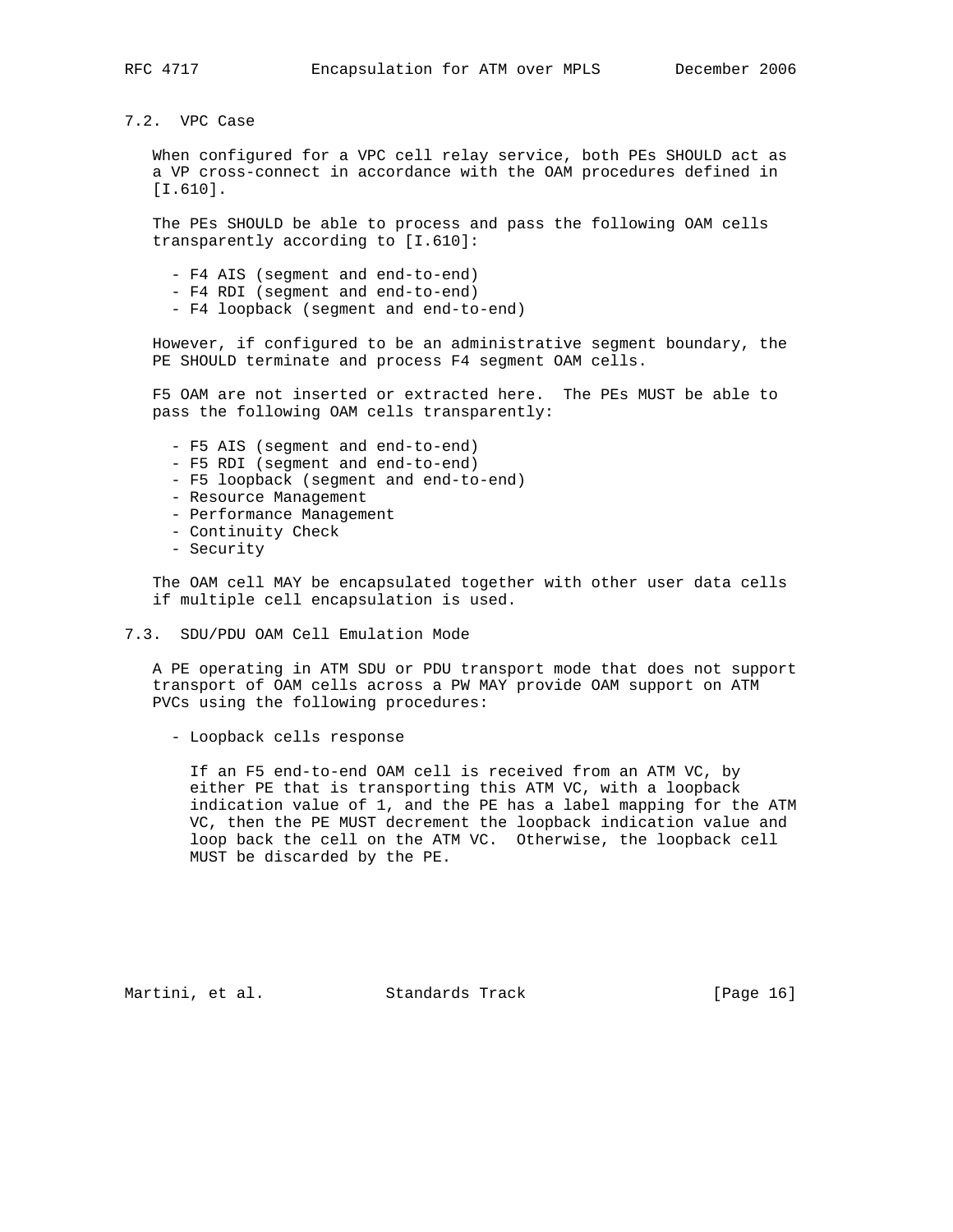- AIS alarm

 If an ingress PE, PE1, receives an AIS F4/F5 OAM cell, it MUST notify the remote PE of the failure. The remote PE, PE2, MUST in turn send F5 OAM AIS cells on the respective PVCs. Note that if the PE supports forwarding of OAM cells, then the received OAM AIS alarm cells MUST be forwarded along the PW as well.

- Interface failure

 If the PE detects a physical interface failure, or the interface is administratively disabled, the PE MUST notify the remote PE for all VCs associated with the failure.

- PSN/PW failure detection

 If the PE detects a failure in the PW, by receiving a label withdraw for a specific PW ID, or the targeted Label Distribution Protocol (LDP) session fails, or a PW status TLV notification is received, then a proper AIS F5 OAM cell MUST be generated for all the affected ATM PVCs. The AIS OAM alarm will be generated on the ATM output port of the PE that detected the failure.

7.4. Defect Handling

 Figure 3 illustrates four possible locations for defects on the PWE3 service:





Martini, et al. Standards Track [Page 17]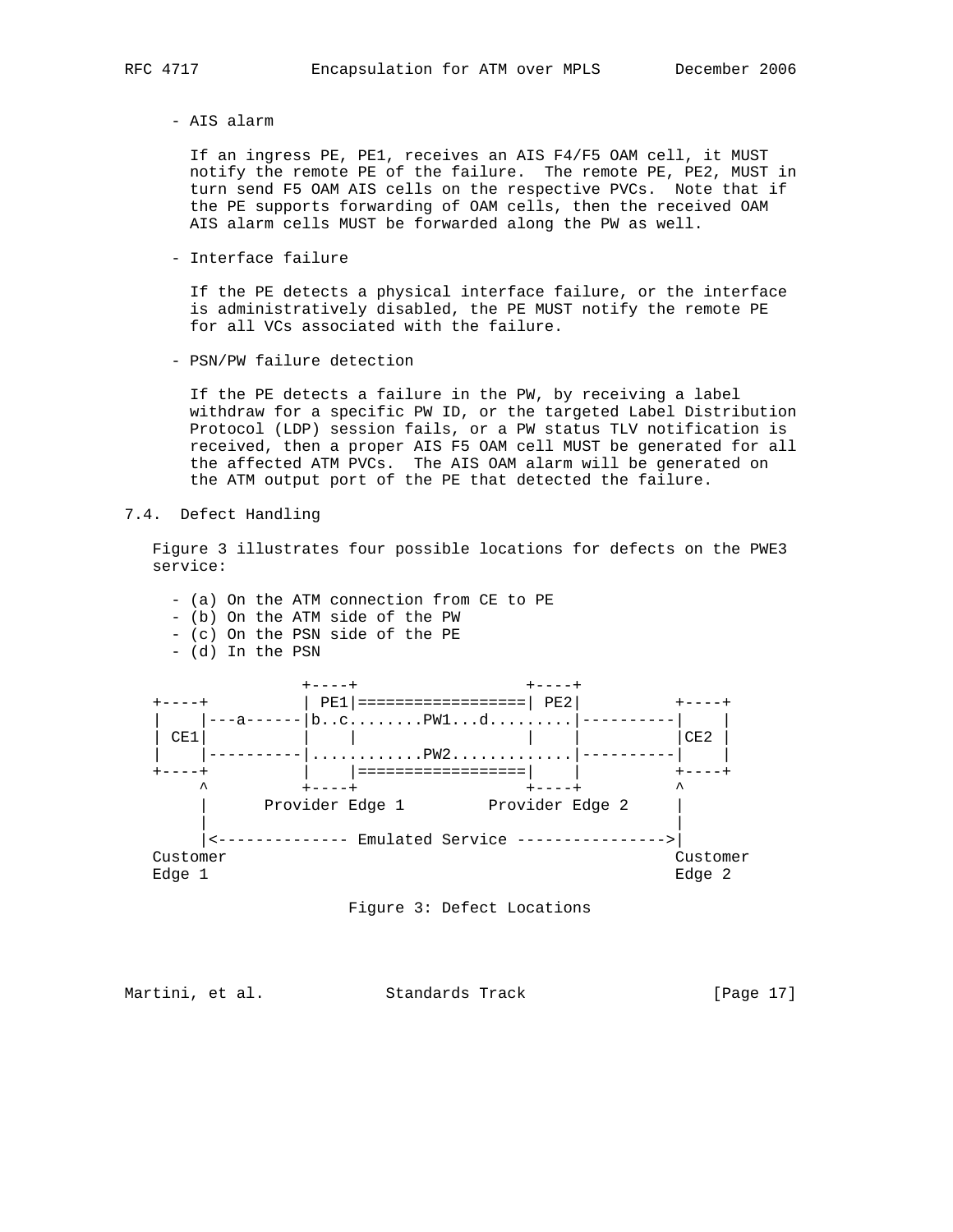For failures at (a) or (b), in the VPC case, the ingress PE MUST be able to generate an F4 AIS upon reception of a lower-layer defect (such as LOS). In the VCC case, the ingress PE SHOULD be able to generate an F5 AIS upon reception of a corresponding F4 AIS or lower-layer defect (such as LOS). These messages are sent across the PSN.

For failures at  $(c)$  or  $(d)$ , in the VCC case, the egress PE SHOULD be able to generate an F5 AIS based on a PSN failure (such as a PSN tunnel failure or LOS on the PSN port). In the VPC case, the egress PE SHOULD be able to generate an F4 AIS based on a PSN failure (such as a PSN tunnel failure or LOS on the PSN port).

 If the ingress PE cannot support the generation of OAM cells, it MAY notify the egress PE using a pseudowire-specific maintenance mechanism such as the PW status message defined in [RFC4447]. Alternatively, for example, the ingress PE MAY withdraw the pseudowire (PW label) label associated with the service. Upon receiving such a notification, the egress PE SHOULD generate the appropriate F4 AIS (for VPC) or F5 AIS (for VCC).

 If the PW in one direction fails, then the complete bidirectional service is considered to have failed.

8. ATM N-to-One Cell Mode

The N-to-one mode  $(N \geq 1)$  described in this document allows a service provider to offer an ATM PVC- or SVC-based service across a network. The encapsulation allows multiple ATM VCCs or VPCs to be carried within a single PSN tunnel. A service provider may also use N-to-one mode to provision either one VCC or one VPC on a tunnel. This section defines the VCC and VPC cell relay services over a PSN and their applicability.

Martini, et al. Standards Track [Page 18]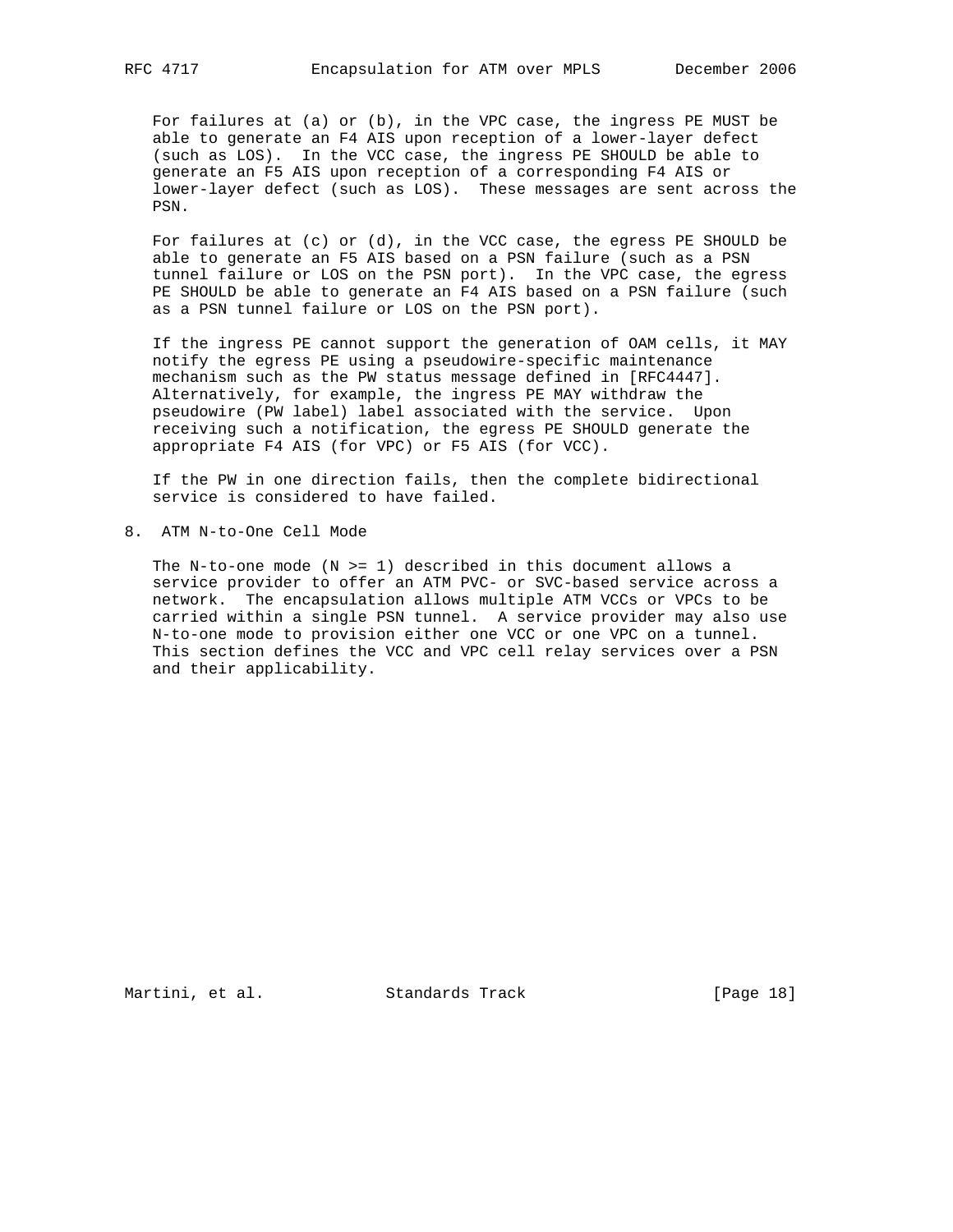### 8.1. ATM N-to-One Service Encapsulation

 This section describes the general encapsulation format for ATM over PSN pseudowires.

0  $1$  2 3 0 1 2 3 4 5 6 7 8 9 0 1 2 3 4 5 6 7 8 9 0 1 2 3 4 5 6 7 8 9 0 1 +-+-+-+-+-+-+-+-+-+-+-+-+-+-+-+-+-+-+-+-+-+-+-+-+-+-+-+-+-+-+-+-+ | PSN Transport Header (As Required) | +-+-+-+-+-+-+-+-+-+-+-+-+-+-+-+-+-+-+-+-+-+-+-+-+-+-+-+-+-+-+-+-+ | pseudowire Header | +-+-+-+-+-+-+-+-+-+-+-+-+-+-+-+-+-+-+-+-+-+-+-+-+-+-+-+-+-+-+-+-+ |0 0 0 0| Flags |Res| Length | Sequence Number | +-+-+-+-+-+-+-+-+-+-+-+-+-+-+-+-+-+-+-+-+-+-+-+-+-+-+-+-+-+-+-+-+ ATM Service Payload +-+-+-+-+-+-+-+-+-+-+-+-+-+-+-+-+-+-+-+-+-+-+-+-+-+-+-+-+-+-+-+-+

Figure 4: General format for ATM encapsulation over PSNs

 The PSN Transport Header depends on the particular tunneling technology in use. This header is used to transport the encapsulated ATM information through the packet-switched core.

 The Pseudowire Header identifies a particular ATM service on a tunnel. Non-ATM services may also be carried on the PSN tunnel.

 As shown above, in Figure 4, the ATM Control Word is inserted before the ATM service payload. It may contain a length field and a sequence number field in addition to certain control bits needed to carry the service.

 The ATM Service Payload is specific to the service being offered via the pseudowire. It is defined in the following sections.

 In this encapsulation mode, ATM cells are transported individually. The encapsulation of a single ATM cell is the only REQUIRED encapsulation for ATM. The encapsulation of more than one ATM cell in a PSN frame is OPTIONAL.

 The ATM cell encapsulation consists of an OPTIONAL control word and one or more ATM cells, each consisting of a 4-byte ATM cell header and the 48-byte ATM cell payload. This ATM cell header is defined as in the FAST encapsulation [FBATM] section 3.1.1, but without the trailer byte. The length of each frame, without the encapsulation headers, is a multiple of 52 bytes. The maximum number of ATM cells that can be fitted in a frame, in this fashion, is limited only by the network MTU and by the ability of the egress router to process them. The ingress router MUST NOT send more cells than the egress

Martini, et al. Standards Track [Page 19]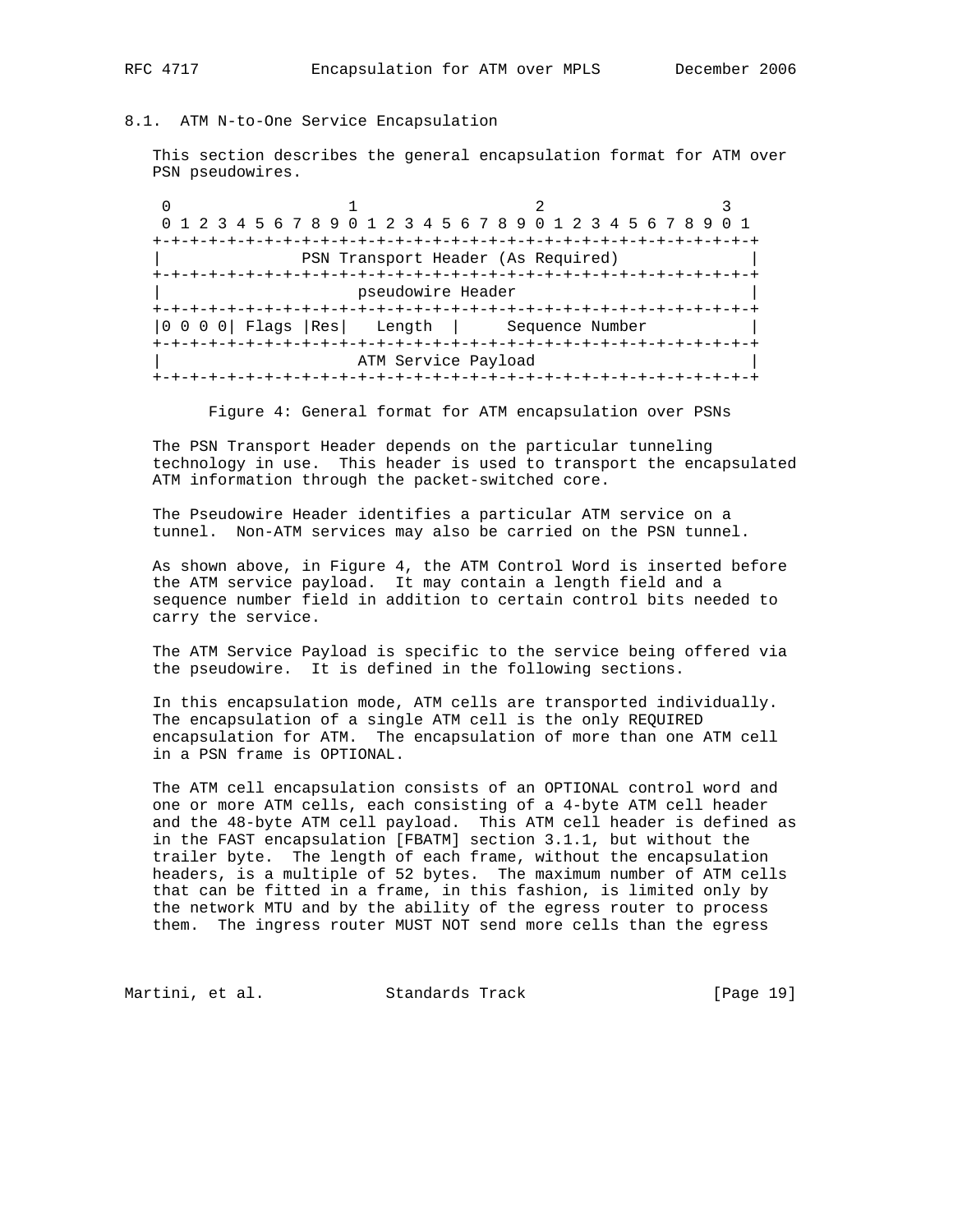router is willing to receive. The number of cells that the egress router is willing to receive may either be configured in the ingress router or be signaled, for example using the methods described later in this document and in [RFC4447]. The number of cells encapsulated in a particular frame can be inferred by the frame length. The control word is OPTIONAL. If the control word is used, then the flag and length bits in the control word are not used. These bits MUST be set to 0 when transmitting, and MUST be ignored upon receipt.

 The EFCI and CLP bits are carried across the network in the ATM cell header. The edge routers that implement this document MAY, when either adding or removing the encapsulation described herein, change the EFCI bit from zero to one in order to reflect congestion in the network that is known to the edge router, and change the CLP bit from zero to one in order to reflect marking from edge policing of the ATM Sustained Cell Rate. The EFCI and CLP bits SHOULD NOT be changed from one to zero.

|     |                                                        | 0 1 2 3 4 5 6 7 8 9 0 1 2 3 4 5 6 7 8 9 0 1 2 3 4 5 6 7 8 9 |                      |
|-----|--------------------------------------------------------|-------------------------------------------------------------|----------------------|
|     |                                                        | Control word (Optional)                                     |                      |
| VPI |                                                        | VCI                                                         | PTI<br>$\mathcal{C}$ |
|     | ATM Payload (48 bytes)<br>$\mathbf{u}$<br>$\mathbf{u}$ |                                                             |                      |
| VPI |                                                        | VCI                                                         | PTI<br>$\mathcal{C}$ |
|     | ATM Payload (48 bytes)<br>п<br>$\mathbf{u}$            |                                                             |                      |

This diagram illustrates an encapsulation of two ATM cells:

Figure 5: Multiple Cell ATM Encapsulation

 \* When multiple VCCs or VPCs are transported in one pseudowire, VPI/VCI values MUST be unique. When the multiple VCCs or VPCs are from different a physical transmission path, it may be necessary to assign unique VPI/VCI values to the ATM connections. If they are from the same physical transmission path, the VPI/VCI values are unique.

Martini, et al. Standards Track [Page 20]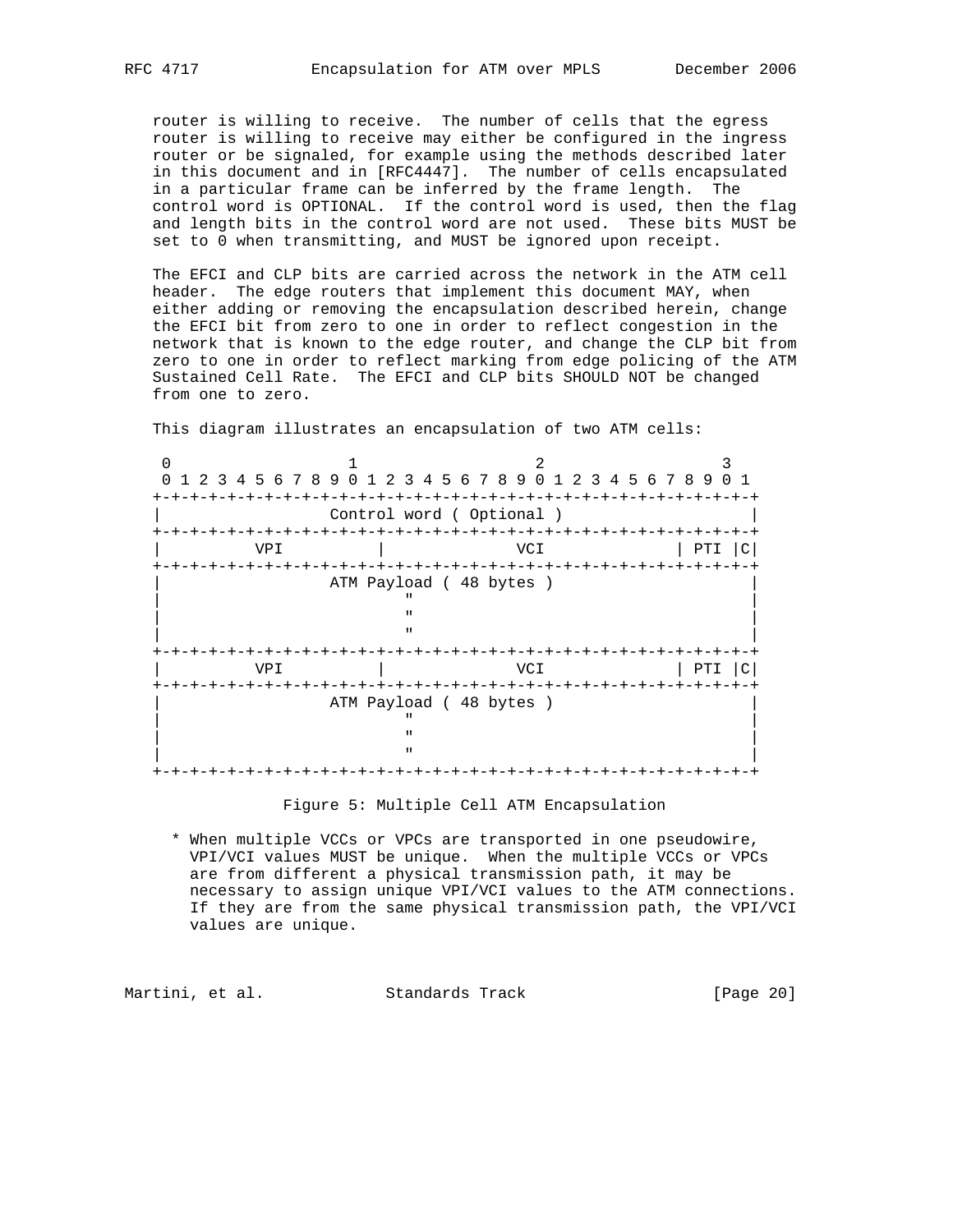\* VPI

 The ingress router MUST copy the VPI field from the incoming cell into this field. For particular emulated VCs, the egress router MAY generate a new VPI and ignore the VPI contained in this field.

\* VCI

 The ingress router MUST copy the VCI field from the incoming ATM cell header into this field. For particular emulated VCs, the egress router MAY generate a new VCI.

\* PTI & CLP (C bit)

 The PTI and CLP fields are the PTI and CLP fields of the incoming ATM cells. The cell headers of the cells within the packet are the ATM headers (without Header Error Check (HEC) field) of the incoming cell.

9. ATM One-to-One Cell Mode

 The One-to-one mode described in this document allows a service provider to offer an ATM PVC- or SVC-based service across a network. The encapsulation allows one ATM VCC or VPC to be carried within a single pseudowire.

9.1. ATM One-to-One Service Encapsulation

 This section describes the general encapsulation format for ATM over pseudowires on an MPLS PSN. Figure 6 provides a general format for encapsulation of ATM cells into packets.

0  $1$  2 3 0 1 2 3 4 5 6 7 8 9 0 1 2 3 4 5 6 7 8 9 0 1 2 3 4 5 6 7 8 9 0 1 +-+-+-+-+-+-+-+-+-+-+-+-+-+-+-+-+-+-+-+-+-+-+-+-+-+-+-+-+-+-+-+-+ | PSN Transport Header (As Required) | +-+-+-+-+-+-+-+-+-+-+-+-+-+-+-+-+-+-+-+-+-+-+-+-+-+-+-+-+-+-+-+-+ Pseudowire Header +-+-+-+-+-+-+-+-+-+-+-+-+-+-+-+-+-+-+-+-+-+-+-+-+-+-+-+-+-+-+-+-+ |0 0 0 0| Resvd | Optional Sequence Number | ATM Specific | +-+-+-+-+-+-+-+-+-+-+-+-+-+-+-+-+-+-+-+-+-+-+-+-+-+-+-+-+-+-+-+-+ ATM Service Payload | | +-+-+-+-+-+-+-+-+-+-+-+-+-+-+-+-+-+-+-+-+-+-+-+-+-+-+-+-+-+-+-+-+

Figure 6: General format for One-to-one mode encapsulation over PSNs

Martini, et al. Standards Track [Page 21]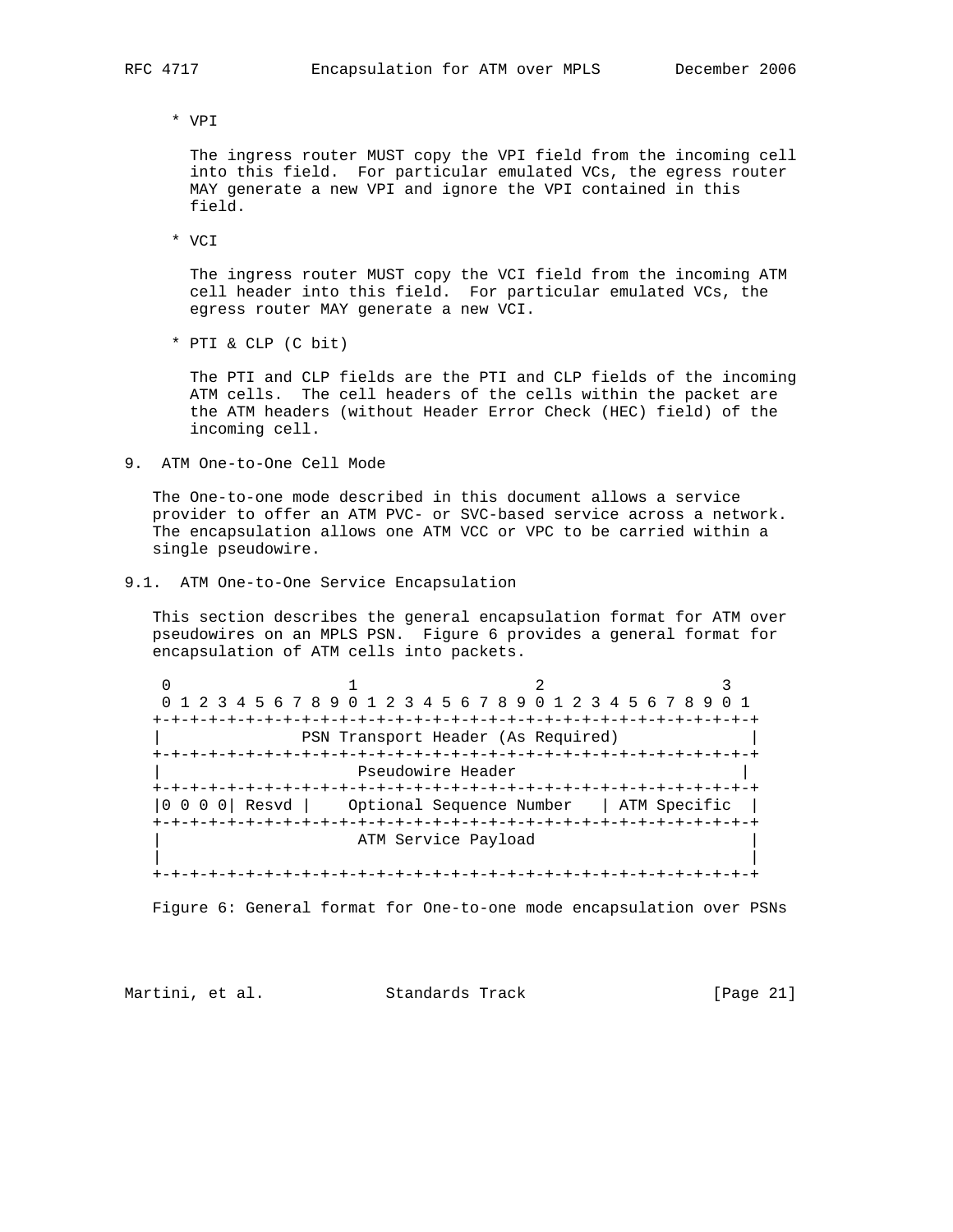The MPLS PSN Transport Header depends on how the MPLS network is configured. The Pseudowire Header identifies a particular ATM service within the PSN tunnel created by the PSN Transport Header.

 This header is used to transport the encapsulated ATM information through the packet-switched core.

 The generic control word is inserted after the Pseudowire Header. The presence of the control word is REQUIRED.

 The ATM Specific Header is inserted before the ATM service payload. The ATM Specific Header contains control bits needed to carry the service. These are defined in the ATM service descriptions below. The length of ATM Specific Header may not always be one octet. It depends on the service type.

 The ATM payload octet group is the payload of the service that is being encapsulated.

9.2. Sequence Number

The sequence number is not required for all services.

Treatment of the sequence number is according to section 5.1.3.

9.3. ATM VCC Cell Transport Service

 The VCC cell transport service is characterized by the mapping of a single ATM VCC (VPI/VCI) to a pseudowire. This service is fully transparent to the ATM Adaptation Layer. The VCC single cell transport service is OPTIONAL. This service MUST use the following encapsulation format:

 $0$  1 2 3 0 1 2 3 4 5 6 7 8 9 0 1 2 3 4 5 6 7 8 9 0 1 2 3 4 5 6 7 8 9 0 1 +-+-+-+-+-+-+-+-+-+-+-+-+-+-+-+-+-+-+-+-+-+-+-+-+-+-+-+-+-+-+-+-+ | PSN Transport Header (As Required) | +-+-+-+-+-+-+-+-+-+-+-+-+-+-+-+-+-+-+-+-+-+-+-+-+-+-+-+-+-+-+-+-+ Pseudowire Header +-+-+-+-+-+-+-+-+-+-+-+-+-+-+-+-+-+-+-+-+-+-+-+-+-+-+-+-+-+-+-+-+ |0 0 0 0| Resvd | Optional Sequence Number |M|V|Res| PTI |C| +-+-+-+-+-+-+-+-+-+-+-+-+-+-+-+-+-+-+-+-+-+-+-+-+-+-+-+-+-+-+-+-+ | | ATM Cell Payload ( 48 bytes ) | | +-+-+-+-+-+-+-+-+-+-+-+-+-+-+-+-+-+-+-+-+-+-+-+-+-+-+-+-+-+-+-+-+

Figure 7: Single ATM VCC Cell Encapsulation

Martini, et al. Standards Track [Page 22]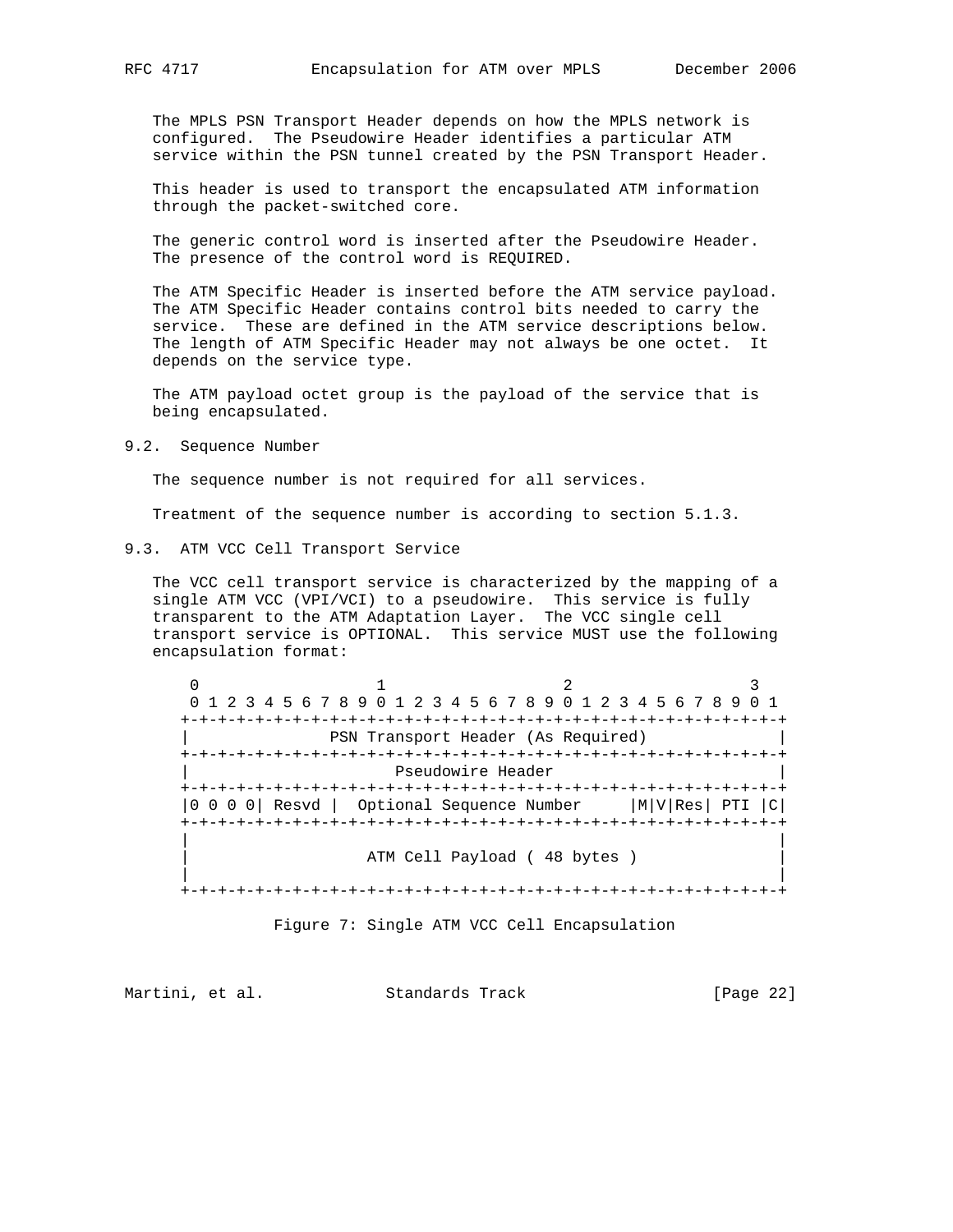- - \* M (transport mode) bit

 Bit (M) of the control byte indicates whether the packet contains an ATM cell or a frame payload. If set to 0, the packet contains an ATM cell. If set to 1, the PDU contains an AAL5 payload.

\* V (VCI present) bit

 Bit (V) of the control byte indicates whether the VCI field is present in the packet. If set to 1, the VCI field is present for the cell. If set to 0, no VCI field is present. In the case of a VCC, the VCI field is not required. For VPC, the VCI field is required and is transmitted with each cell.

\* Reserved bits

 The reserved bits should be set to 0 at the transmitter and ignored upon reception.

\* PTI Bits

 The 3-bit Payload Type Identifier (PTI) incorporates ATM Layer PTI coding of the cell. These bits are set to the value of the PTI of the encapsulated ATM cell.

\* C (CLP) Bit

 The Cell Loss Priority (CLP) field indicates CLP value of the encapsulated cell.

 For increased transport efficiency, the ingress PE SHOULD be able to encapsulate multiple ATM cells into a pseudowire PDU. The ingress and egress PE MUST agree to a maximum number of cells in a single pseudowire PDU. This agreement may be accomplished via a pseudowire-specific signaling mechanism or via static configuration.

 When multiple cells are encapsulated in the same PSN packet, the ATM-specific byte MUST be repeated for each cell. This means that 49 bytes are used to encapsulate each 53 byte ATM cell.

Martini, et al. Standards Track [Page 23]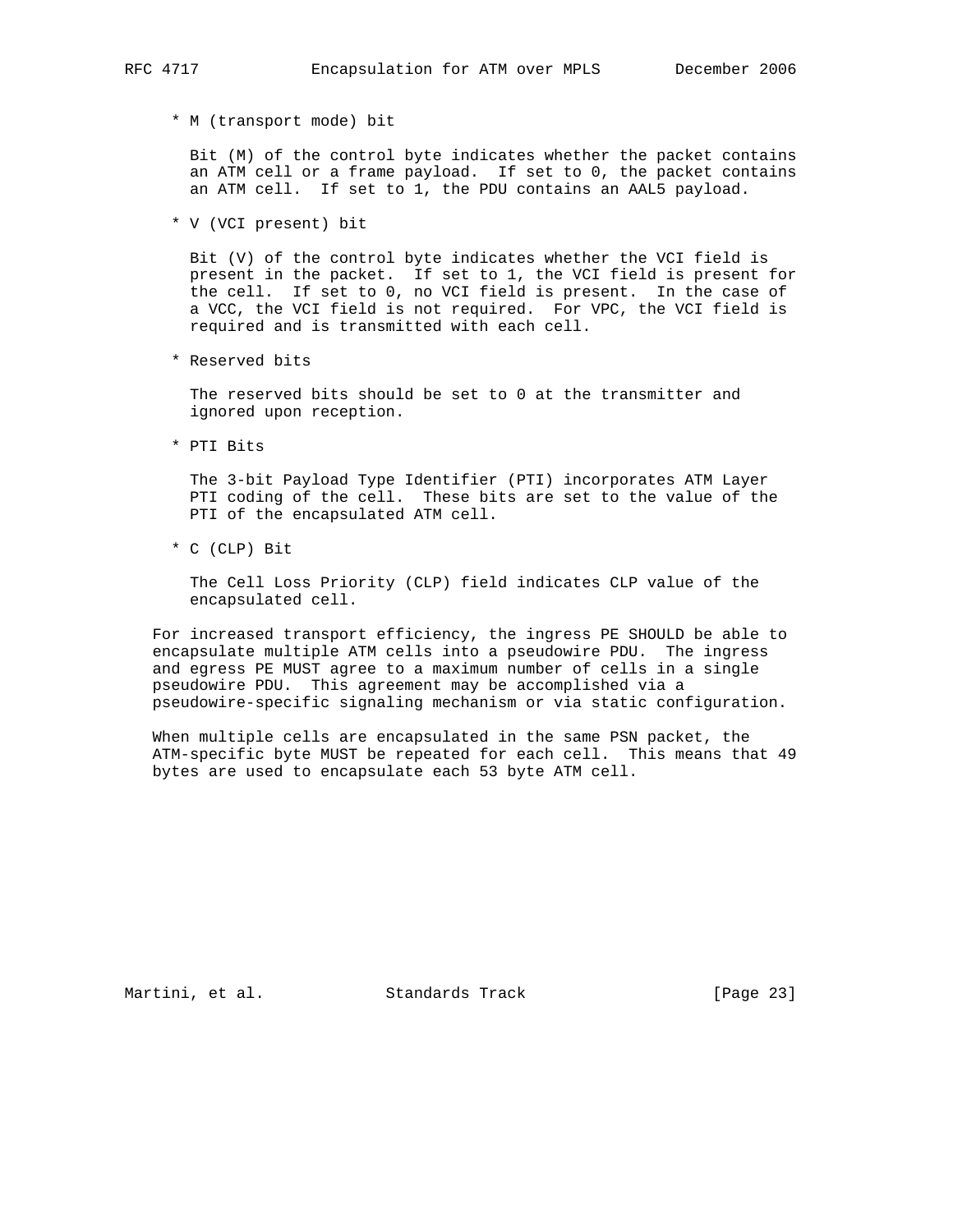0  $1$  2 3 0 1 2 3 4 5 6 7 8 9 0 1 2 3 4 5 6 7 8 9 0 1 2 3 4 5 6 7 8 9 0 1 +-+-+-+-+-+-+-+-+-+-+-+-+-+-+-+-+-+-+-+-+-+-+-+-+-+-+-+-+-+-+-+-+ | PSN Transport Header (As Required) | +-+-+-+-+-+-+-+-+-+-+-+-+-+-+-+-+-+-+-+-+-+-+-+-+-+-+-+-+-+-+-+-+ Pseudowire Header +-+-+-+-+-+-+-+-+-+-+-+-+-+-+-+-+-+-+-+-+-+-+-+-+-+-+-+-+-+-+-+-+ |0 0 0 0| Resvd | Optional Sequence Number |M|V|Res| PTI |C| +-+-+-+-+-+-+-+-+-+-+-+-+-+-+-+-+-+-+-+-+-+-+-+-+-+-+-+-+-+-+-+-+ | | ATM Cell Payload ( 48 bytes ) | | +-+-+-+-+-+-+-+-+-+-+-+-+-+-+-+-+-+-+-+-+-+-+-+-+-+-+-+-+-+-+-+-+  $|M|V|$ Res $|PTI|C|$  +-+-+-+-+-+-+-+-+ | ATM Cell Payload (48 bytes ) | | | +-+-+-+-+-+-+-+-+-+-+-+-+-+-+-+-+-+-+-+-+-+-+-+-+ | | +-+-+-+-+-+-+-+-+

Figure 8: Multiple ATM VCC Cell Encapsulation

### 9.4. ATM VPC Services

 The VPC service is defined by mapping a single VPC (VPI) to a pseudowire. As such, it emulates a Virtual Path cross-connect across the PSN. All VCCs belonging to the VPC are carried transparently by the VPC service.

 The egress PE may choose to apply a different VPI other than the one that arrived at the ingress PE. The egress PE MUST choose the outgoing VPI based solely upon the pseudowire header. As a VPC service, the egress PE MUST NOT change the VCI field.

Martini, et al. Standards Track [Page 24]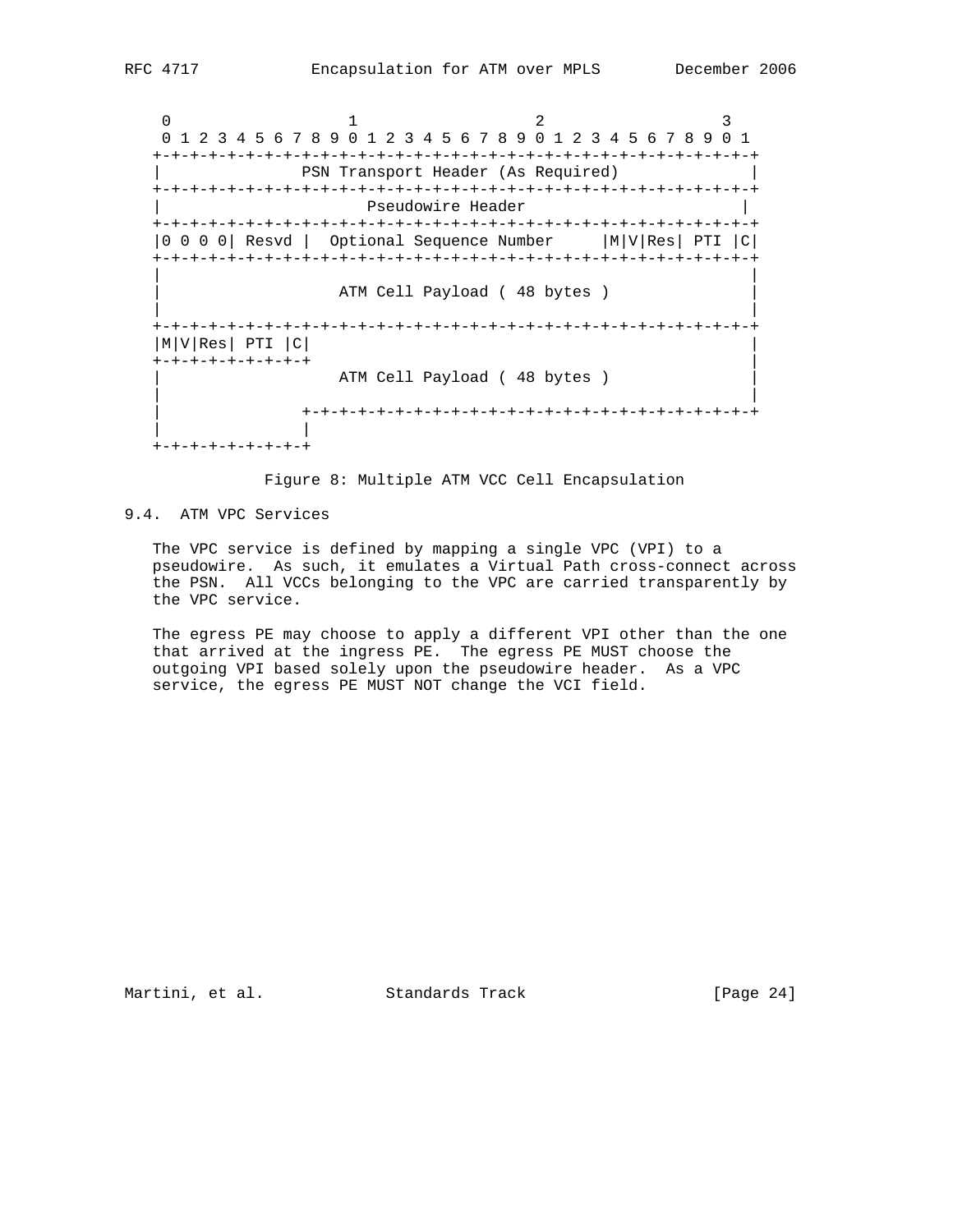# 9.4.1. ATM VPC Cell Transport Services

The ATM VPC cell transport service is OPTIONAL.

This service MUST use the following cell mode encapsulation:

0  $1$  2 3 0 1 2 3 4 5 6 7 8 9 0 1 2 3 4 5 6 7 8 9 0 1 2 3 4 5 6 7 8 9 0 1 +-+-+-+-+-+-+-+-+-+-+-+-+-+-+-+-+-+-+-+-+-+-+-+-+-+-+-+-+-+-+-+-+ | PSN Transport Header (As Required) | +-+-+-+-+-+-+-+-+-+-+-+-+-+-+-+-+-+-+-+-+-+-+-+-+-+-+-+-+-+-+-+-+ Pseudowire Header +-+-+-+-+-+-+-+-+-+-+-+-+-+-+-+-+-+-+-+-+-+-+-+-+-+-+-+-+-+-+-+-+ |0 0 0 0| Resvd | Optional Sequence Number |M|V|Res| PTI |C| +-+-+-+-+-+-+-+-+-+-+-+-+-+-+-+-+-+-+-+-+-+-+-+-+-+-+-+-+-+-+-+-+ | VCI | | +-+-+-+-+-+-+-+-+-+-+-+-+-+-+-+-+ | | | ATM Cell Payload ( 48 bytes ) | | | +-+-+-+-+-+-+-+-+-+-+-+-+-+-+-+-+ | | +-+-+-+-+-+-+-+-+-+-+-+-+-+-+-+-+

Figure 9: Single Cell VPC Encapsulation

 The ATM control byte contains the same information as in the VCC encapsulation except for the VCI field.

\* VCI Bits

 The 16-bit Virtual Circuit Identifier (VCI) incorporates ATM Layer VCI value of the cell.

 For increased transport efficiency, the ingress PE SHOULD be able to encapsulate multiple ATM cells into a pseudowire PDU. The ingress and egress PE MUST agree to a maximum number of cells in a single pseudowire PDU. This agreement may be accomplished via a pseudowire-specific signaling mechanism or via static configuration.

 If the Egress PE supports cell concatenation, the ingress PE MUST only concatenate cells up to the "Maximum Number of concatenated ATM cells in a frame" interface parameter sub-TLV as received as part of the control protocol [RFC4447].

 When multiple ATM cells are encapsulated in the same PSN packet, the ATM-specific byte MUST be repeated for each cell. This means that 51 bytes are used to encapsulate each 53-byte ATM cell.

Martini, et al. Standards Track [Page 25]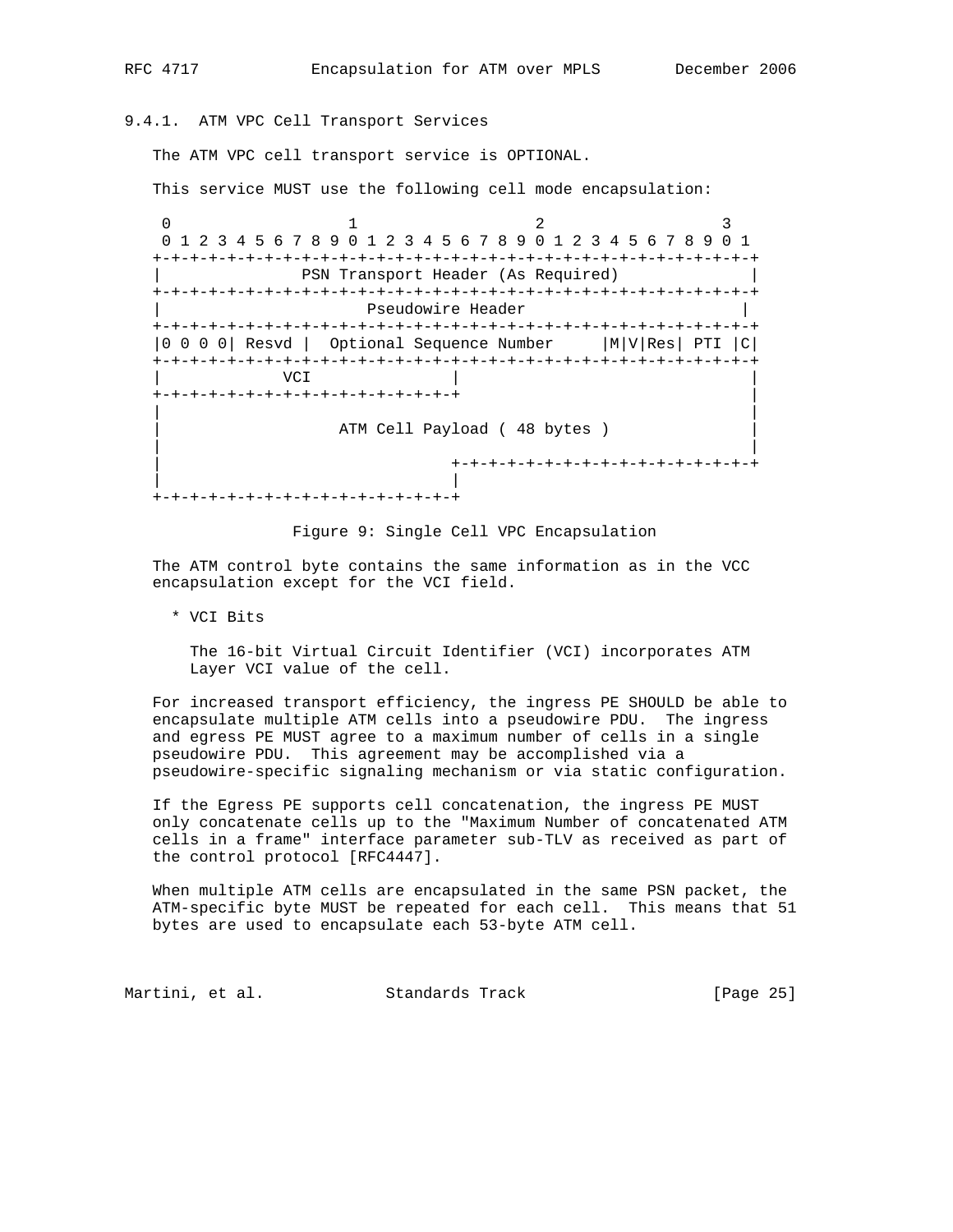0  $1$  2 3 0 1 2 3 4 5 6 7 8 9 0 1 2 3 4 5 6 7 8 9 0 1 2 3 4 5 6 7 8 9 0 1 +-+-+-+-+-+-+-+-+-+-+-+-+-+-+-+-+-+-+-+-+-+-+-+-+-+-+-+-+-+-+-+-+ | PSN Transport Header (As Required) | +-+-+-+-+-+-+-+-+-+-+-+-+-+-+-+-+-+-+-+-+-+-+-+-+-+-+-+-+-+-+-+-+ Pseudowire Header +-+-+-+-+-+-+-+-+-+-+-+-+-+-+-+-+-+-+-+-+-+-+-+-+-+-+-+-+-+-+-+-+ |0 0 0 0| Resvd | Optional Sequence Number |M|V|Res| PTI |C| +-+-+-+-+-+-+-+-+-+-+-+-+-+-+-+-+-+-+-+-+-+-+-+-+-+-+-+-+-+-+-+-+ | VCI | | +-+-+-+-+-+-+-+-+-+-+-+-+-+-+-+-+ | | | ATM Cell Payload (48 bytes) | | | +-+-+-+-+-+-+-+-+-+-+-+-+-+-+-+-+  $|M|V|$ Res PTI  $|C|$  VCI  $|$  +-+-+-+-+-+-+-+-+-+-+-+-+-+-+-+-+-+-+-+-+-+-+-+-+-+-+-+-+-+-+-+-+ | VCI | | +-+-+-+-+-+-+-+-+ | ATM Cell Payload (48 bytes) | | | +-+-+-+-+-+-+-+-+-+-+-+-+-+-+-+-+-+-+-+-+-+-+-+-+ | | +-+-+-+-+-+-+-+-+

Figure 10: Multiple Cell VPC Encapsulation

#### 10. ATM AAL5 CPCS-SDU Mode

 The AAL5 payload VCC service defines a mapping between the payload of an AAL5 VCC and a single pseudowire. The AAL5 payload VCC service requires ATM segmentation and reassembly support on the PE.

The AAL5 payload CPCS-SDU service is OPTIONAL.

 Even the smallest TCP packet requires two ATM cells when sent over AAL5 on a native ATM device. It is desirable to avoid this padding on the pseudowire. Therefore, once the ingress PE reassembles the AAL5 CPCS-PDU, the PE discards the PAD and CPCS-PDU trailer, and then the ingress PE inserts the resulting payload into a pseudowire PDU.

 The egress PE MUST regenerate the PAD and trailer before transmitting the AAL5 frame on the egress ATM port.

 This service does allow the transport of OAM and RM cells, but it does not attempt to maintain the relative order of these cells with respect to the cells that comprise the AAL5 CPCS-PDU. All OAM cells, regardless of their type, that arrive during the reassembly of a

Martini, et al. Standards Track [Page 26]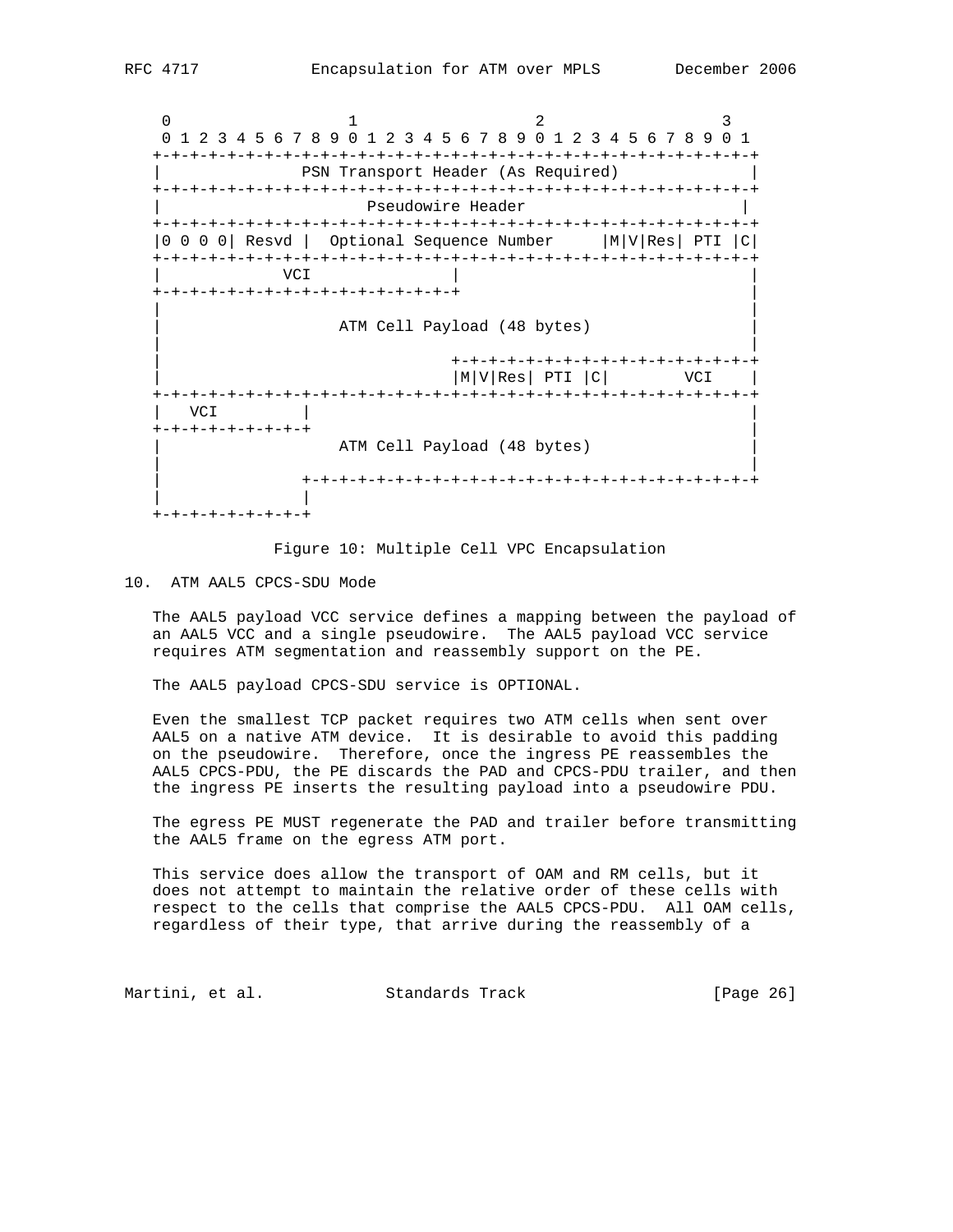single AAL5 CPCS-PDU are sent immediately on the pseudowire using N-to-one cell encapsulation, followed by the AAL5 payload. Therefore, the AAL5 payload VCC service will not be suitable for ATM applications that require strict ordering of OAM cells (such as performance monitoring and security applications).

### 10.1. Transparent AAL5 SDU Frame Encapsulation

The AAL5 CPCS-SDU is prepended by the following header:

0  $1$  2 3 0 1 2 3 4 5 6 7 8 9 0 1 2 3 4 5 6 7 8 9 0 1 2 3 4 5 6 7 8 9 0 1 +-+-+-+-+-+-+-+-+-+-+-+-+-+-+-+-+-+-+-+-+-+-+-+-+-+-+-+-+-+-+-+-+ | Res |T|E|C|U|Res| Length | Sequence Number (Optional) | +-+-+-+-+-+-+-+-+-+-+-+-+-+-+-+-+-+-+-+-+-+-+-+-+-+-+-+-+-+-+-+-+ | " | ATM cell or AAL5 CPCS-SDU | " | +-+-+-+-+-+-+-+-+-+-+-+-+-+-+-+-+-+-+-+-+-+-+-+-+-+-+-+-+-+-+-+-+

Figure 11: AAL5 CPCS-SDU Encapsulation

 The AAL5 payload service encapsulation requires the ATM control word. The Flag bits are described below.

\* Res (Reserved)

 These bits are reserved and MUST be set to 0 upon transmission and ignored upon reception.

\* T (transport type) bit

 Bit (T) of the control word indicates whether the packet contains an ATM admin cell or an AAL5 payload. If  $T = 1$ , the packet contains an ATM admin cell, encapsulated according to the N-to one cell relay encapsulation, Figure 4. If not set, the PDU contains an AAL5 payload. The ability to transport an ATM cell in the AAL5 SDU mode is intended to provide a means of enabling administrative functionality over the AAL5 VCC (though it does not endeavor to preserve user-cell and admin-cell arrival/transport ordering).

\* E (EFCI) Bit

 The ingress router, PE1, SHOULD set this bit to 1 if the EFCI bit of the final cell of those that transported the AAL5 CPCS-SDU is set to 1, or if the EFCI bit of the single ATM cell to be transported in the packet is set to 1. Otherwise, this bit

Martini, et al. Standards Track [Page 27]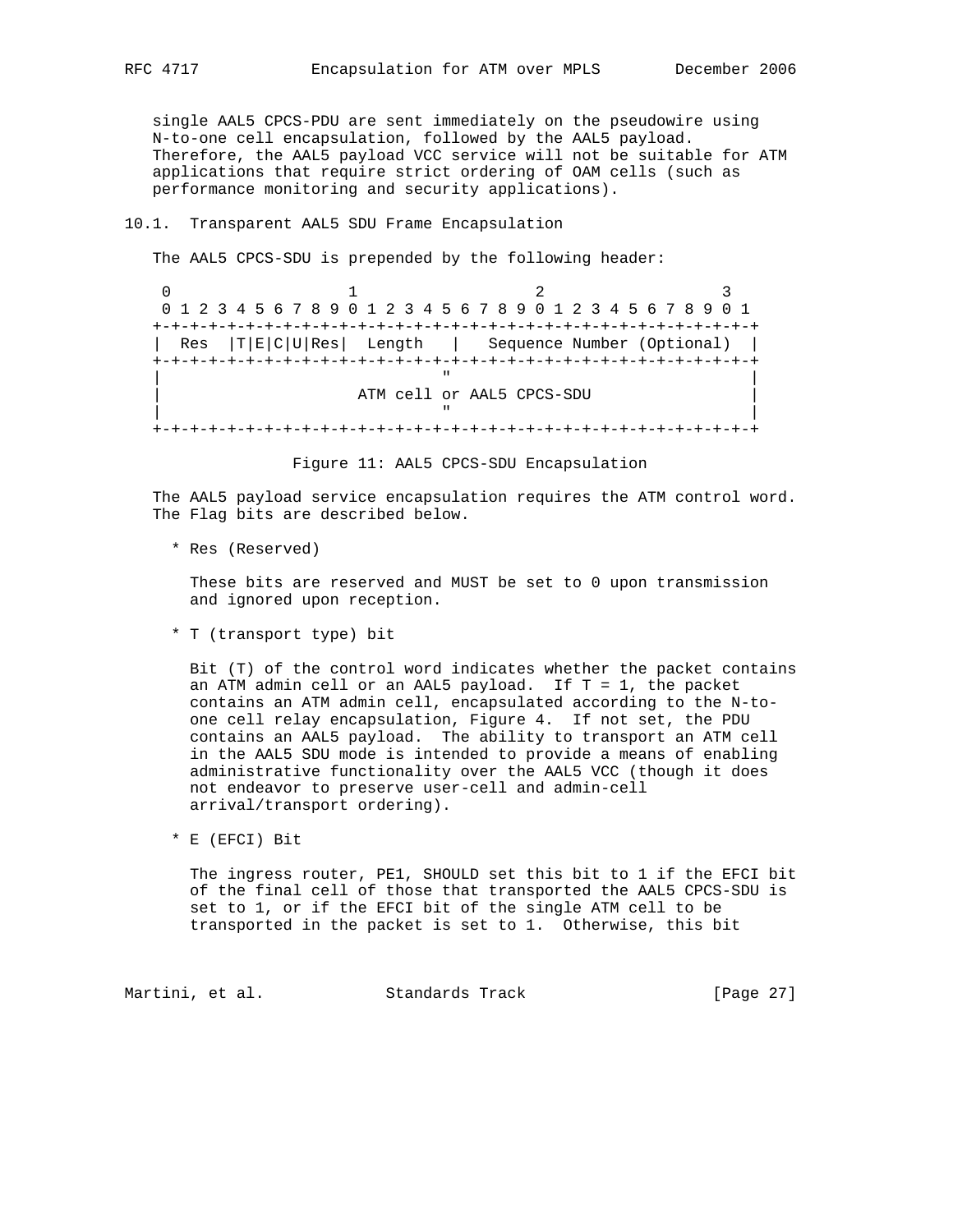SHOULD be set to 0. The egress router, PE2, SHOULD set the EFCI bit of all cells that transport the AAL5 CPCS-SDU to the value contained in this field.

\* C (CLP) Bit

 The ingress router, PE1, SHOULD set this bit to 1 if the CLP bit of any of the ATM cells that transported the AAL5 CPCS-SDU is set to 1, or if the CLP bit of the single ATM cell to be transported in the packet is set to 1. Otherwise this bit SHOULD be set to 0. The egress router, PE2, SHOULD set the CLP bit of all cells that transport the AAL5 CPCS-SDU to the value contained in this field.

\* U (Command/Response Field) Bit

 When FRF.8.1 Frame Relay/ATM PVC Service Interworking [RFC3916] traffic is being transported, the CPCS-UU Least Significant Bit (LSB) of the AAL5 CPCS-PDU may contain the Frame Relay C/R bit. The ingress router, PE1, SHOULD copy this bit to the U bit of the control word. The egress router, PE2, SHOULD copy the U bit to the CPCS-UU Least Significant Bit (LSB) of the AAL5 CPCS PDU.

11. AAL5 PDU Frame Mode

The AAL5 payload PDU service is OPTIONAL.

11.1. Transparent AAL5 PDU Frame Encapsulation

 In this mode, the ingress PE encapsulates the entire CPCS-PDU including the PAD and trailer.

 This mode MAY support fragmentation procedures described in the "Fragmentation" section below, in order to maintain OAM cell sequencing.

 Like the ATM AAL5 payload VCC service, the AAL5 transparent VCC service is intended to be more efficient than the VCC cell transport service. However, the AAL5 transparent VCC service carries the entire AAL5 CPCS-PDU, including the PAD and trailer. Note that the AAL5 CPCS-PDU is not processed, i.e., an AAL5 frame with an invalid CRC or length field will be transported. One reason for this is that there may be a security agent that has scrambled the ATM cell payloads that form the AAL5 CPCS-PDU.

 This service supports all OAM cell flows by using a fragmentation procedure that ensures that OAM cells are not repositioned in respect to AAL5 composite cells.

Martini, et al. Standards Track [Page 28]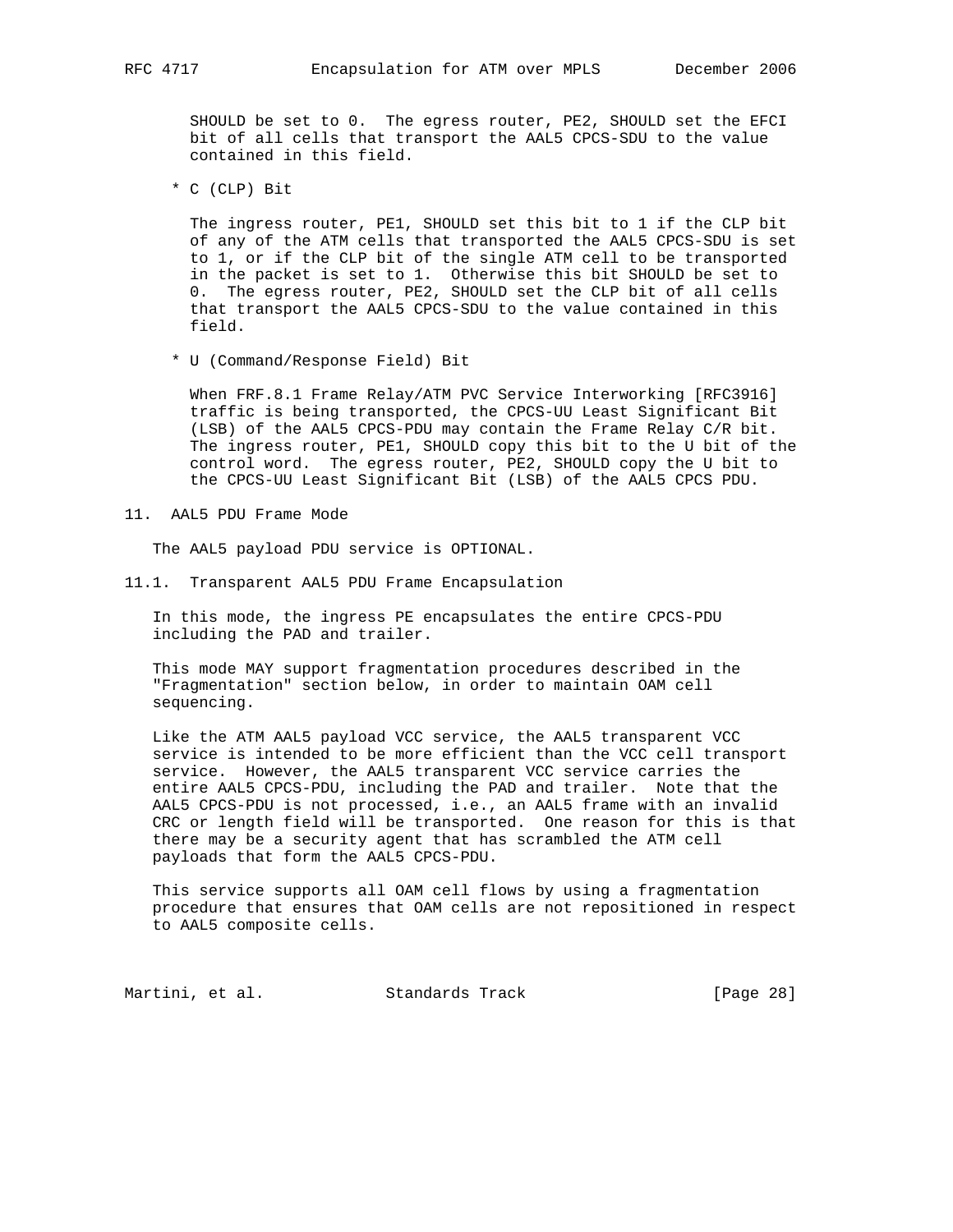The AAL5 transparent VCC service is OPTIONAL.

0  $1$  2 3 0 1 2 3 4 5 6 7 8 9 0 1 2 3 4 5 6 7 8 9 0 1 2 3 4 5 6 7 8 9 0 1 +-+-+-+-+-+-+-+-+-+-+-+-+-+-+-+-+-+-+-+-+-+-+-+-+-+-+-+-+-+-+-+-+ | PSN Transport Header (As Required) | +-+-+-+-+-+-+-+-+-+-+-+-+-+-+-+-+-+-+-+-+-+-+-+-+-+-+-+-+-+-+-+-+ Pseudowire Header +-+-+-+-+-+-+-+-+-+-+-+-+-+-+-+-+-+-+-+-+-+-+-+-+-+-+-+-+-+-+-+-+ |0 0 0 0| Resvd | Optional Sequence Number |M|V| Res |U|E|C| +-+-+-+-+-+-+-+-+-+-+-+-+-+-+-+-+-+-+-+-+-+-+-+-+-+-+-+-+-+-+-+-+ | " | | AAL5 CPCS-PDU | | (n \* 48 bytes) | | " | +-+-+-+-+-+-+-+-+-+-+-+-+-+-+-+-+-+-+-+-+-+-+-+-+-+-+-+-+-+-+-+-+

Figure 12: AAL5 transparent service encapsulation

 The generic control word is inserted after the Pseudowire Header. The presence of the control word is MANDATORY.

 The M, V, Res, and C bits are as defined earlier for VCC One-to-one cell mode.

\* U Bit

 This field indicates whether this frame contains the last cell of an AAL5 PDU and represents the value of the ATM User-to-User bit for the last ATM cell of the PSN frame. Note: The ATM User-to- User bit is the least significant bit of the PTI field in the ATM header. This field is used to support the fragmentation functionality described later in this section.

\* E (EFCI) bit

 This field is used to convey the EFCI state of the ATM cells. The EFCI state is indicated in the middle bit of each ATM cell's PTI field.

 ATM-to-PSN direction (ingress): The EFCI field of the control byte is set to the EFCI state of the last cell of the AAL5 PDU or AAL5 fragment.

 PSN-to-ATM direction (egress): The EFCI state of all constituent cells of the AAL5 PDU or AAL5 fragment is set to the value of the EFCI field in the control byte.

Martini, et al. Standards Track [Page 29]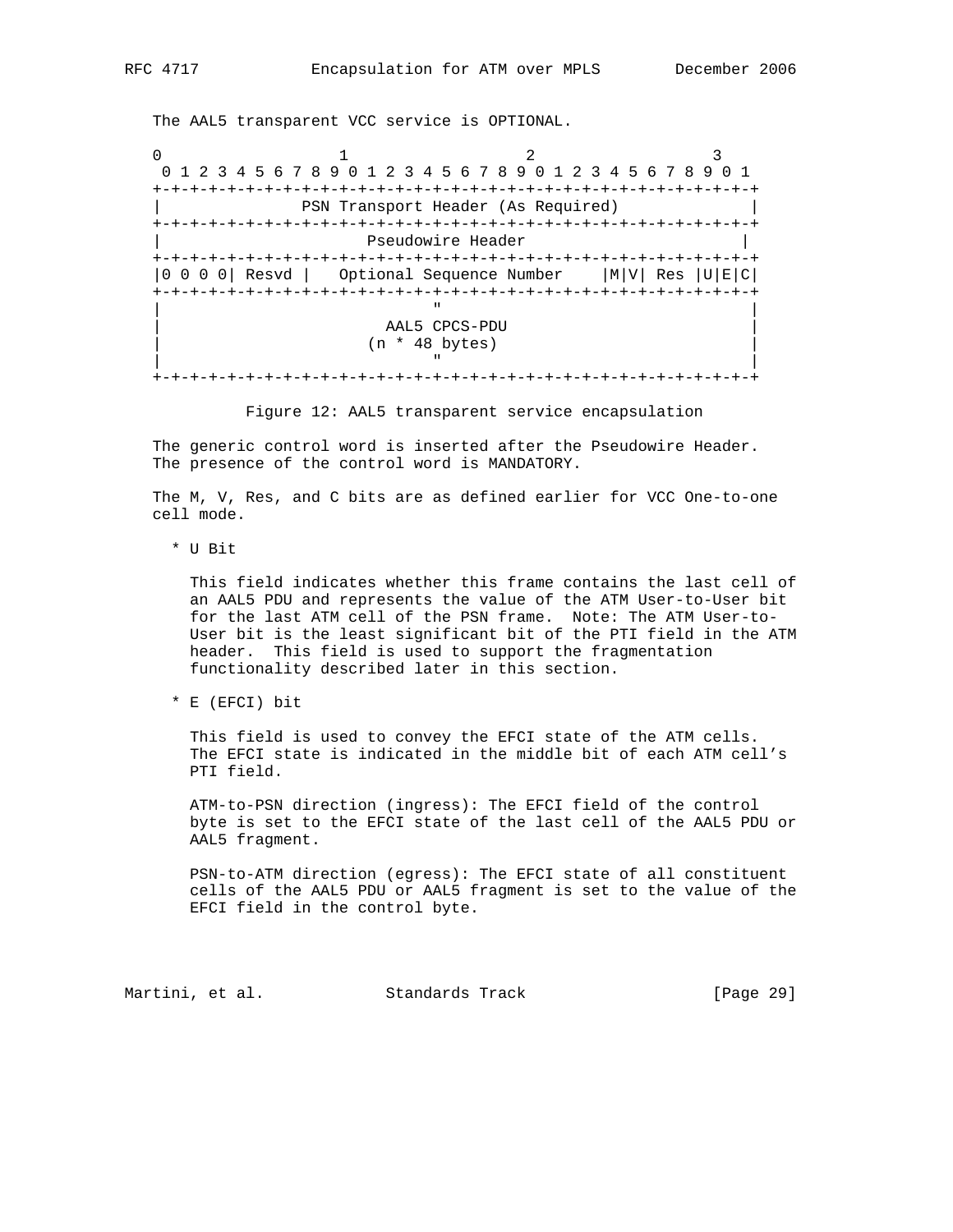\* C (CLP) bit

 This field is used to convey the cell loss priority of the ATM cells.

 ATM-to-PSN direction (ingress): The CLP field of the control byte is set to 1 if any of the constituent cells of the AAL5 PDU or AAL5 fragment has its CLP bit set to 1; otherwise, this field is set to 0.

 PSN-to-ATM direction (egress): The CLP bit of all constituent cells for an AAL5 PDU or AAL5 fragment is set to the value of the CLP field in the control byte. The payload consists of the re-assembled AAL5 CPCS-PDU, including the AAL5 padding and trailer or the AAL5 fragment.

11.2. Fragmentation

 The ingress PE may not always be able to reassemble a full AAL5 frame. This may be because the AAL5 PDU exceeds the pseudowire MTU or because OAM cells arrive during reassembly of the AAL5 PDU. In these cases, the AAL5 PDU shall be fragmented. In addition, fragmentation may be desirable to bound ATM cell delay.

 When fragmentation occurs, the procedures described in the following subsections shall be followed.

11.2.1. Procedures in the ATM-to-PSN Direction

The following procedures shall apply while fragmenting AAL5 PDUs:

- Fragmentation shall always occur at cell boundaries within the AAL5 PDU.
- Set the UU bit to the value of the ATM User-to-User bit in the cell header of the most recently received ATM cell.
- The E and C bits of the fragment shall be set as defined in section 9.
- If the arriving cell is an OAM or an RM cell, send the current PSN frame and then send the OAM or RM cell using One-to-one single cell encapsulation (VCC).

Martini, et al. Standards Track [Page 30]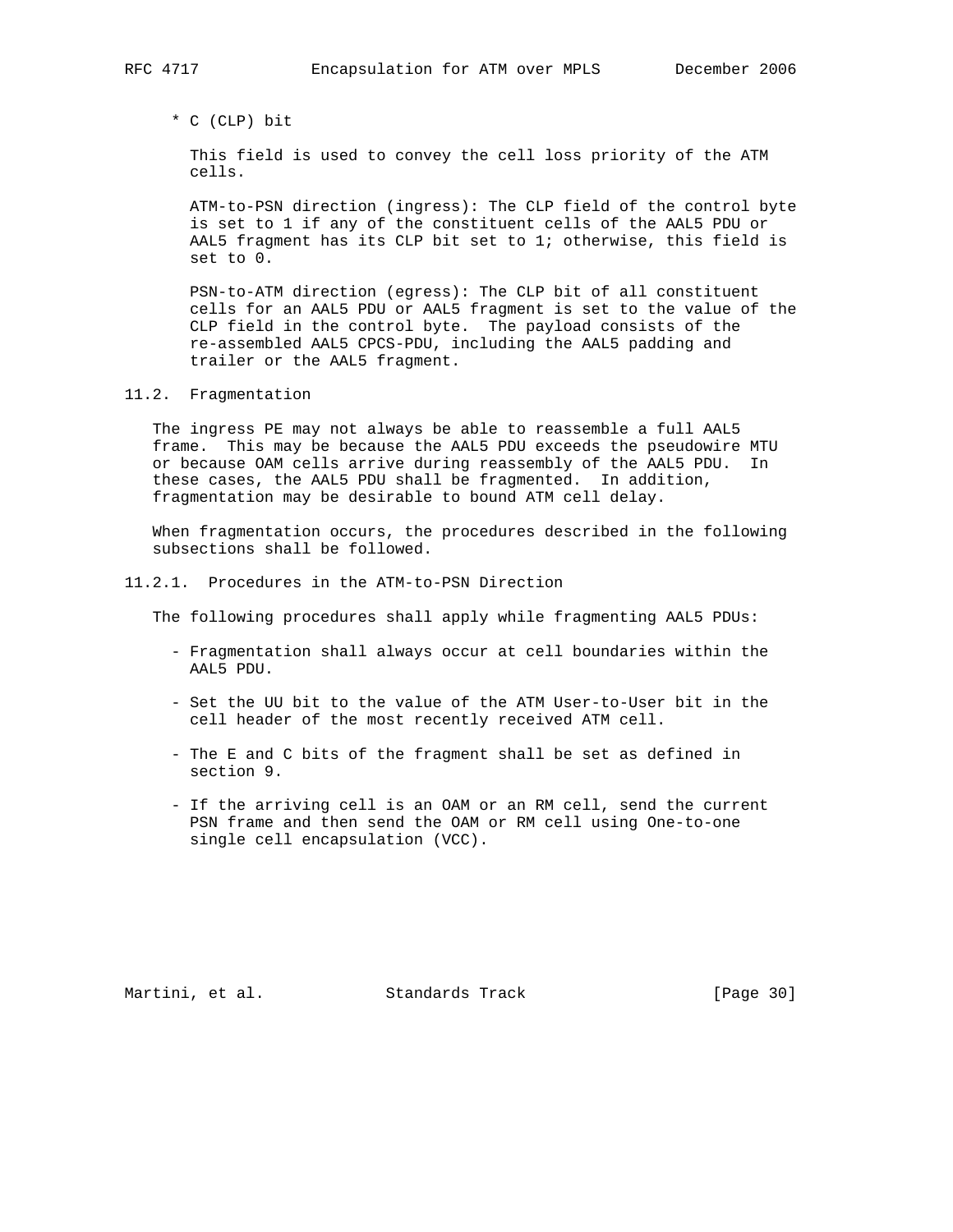11.2.2. Procedures in the PSN-to-ATM Direction

The following procedures shall apply:

- The 3-bit PTI field of each ATM cell header is constructed as follows:
	- -i. The most significant bit is set to 0, indicating a user data cell.
	- -ii. The middle bit is set to the E bit value of the fragment.
- -iii. The least significant bit for the last ATM cell in the PSN frame is set to the value of the UU bit of Figure 12.
- -iv. The least significant PTI bit is set to 0 for all other cells in the PSN frame.
- The CLP bit of each ATM cell header is set to the value of the C bit of the control byte in Figure 12.
- When a fragment is received, each constituent ATM cell is sent in correct order.
- 12. Mapping of ATM and PSN Classes of Service

 This section is provided for informational purposes, and for guidance only. This section should not be considered part of the standard proposed in this document.

 When ATM PW service is configured over a PSN, the ATM service category of a connection SHOULD be mapped to a compatible class of service in the PSN network. A compatible class of service maintains the integrity of the service end to end. For example, the CBR service category SHOULD be mapped to a class of service with stringent loss and delay objectives. If the PSN implements the IP Diffserv framework, a class of service based on the EF PHB is a good candidate.

 Furthermore, ATM service categories have support for multiple conformance definitions [TM4.0]. Some are CLP blind (e.g., CBR), meaning that the QoS objectives apply to the aggregate CLP0+1 conforming cell flow. Some are CLP significant (e.g., VBR.3), meaning that the QoS objectives apply to the CLP0 conforming cell flow only.

 When the PSN is MPLS based, a mapping between the CLP bit and the EXP field can be performed to provide visibility of the cell loss

Martini, et al. Standards Track [Page 31]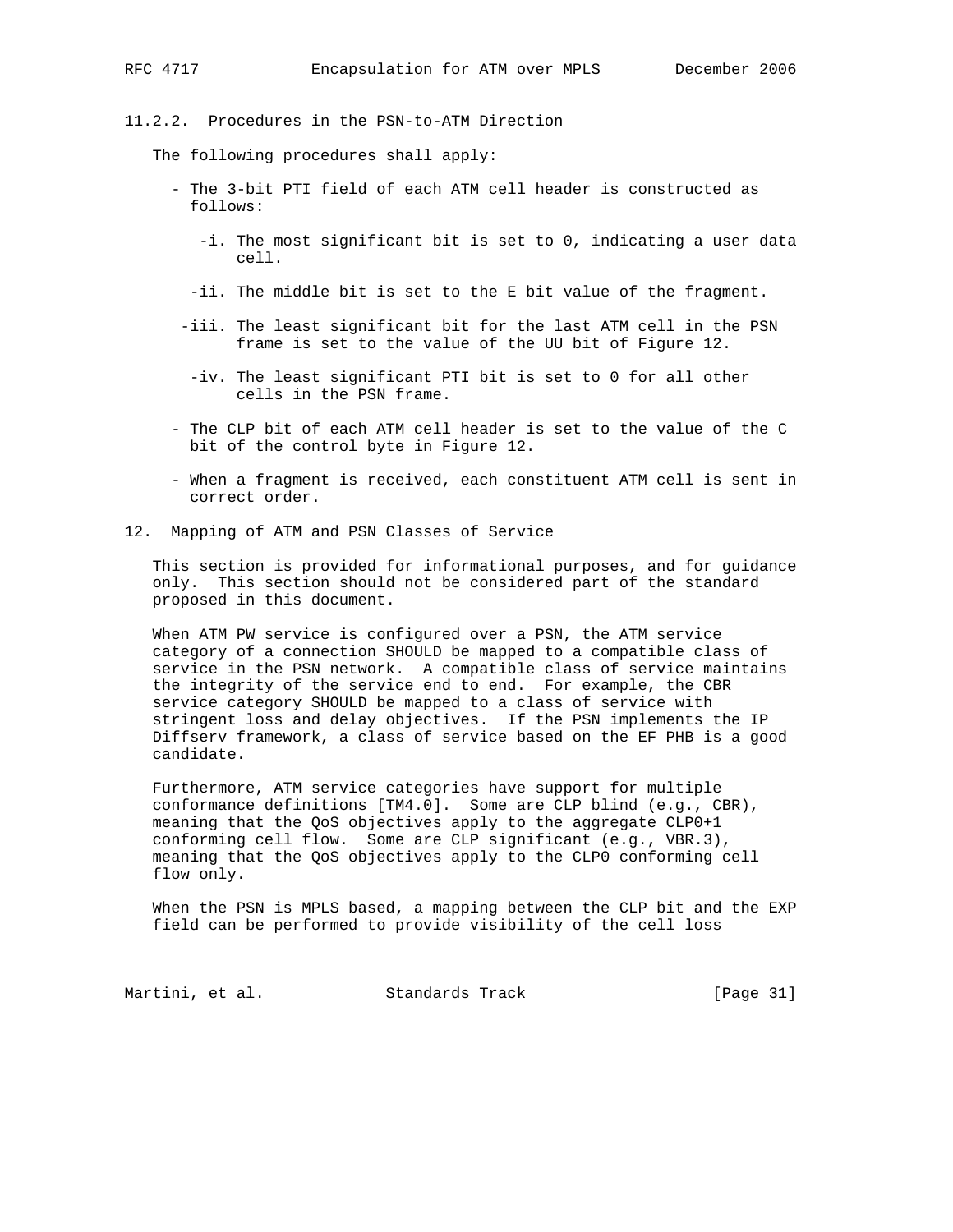priority in the MPLS network. The actual value to be marked in the EXP field depends on the ATM service category, the ATM conformance definition, and the type of tunnel LSP used (E-LSP or L-LSP). The details of this mapping are outside the scope of this document. Operators have the flexibility to design a specific mapping that satisfies their own requirements.

 In both the ATM-to-PSN and PSN-to-ATM directions, the method used to transfer the CLP and EFCI information of the individual cells into the ATM-specific field, or flags, of the PW packet is described in detail in sections 6 through 9 for each encapsulation mode.

13. ILMI Support

 An MPLS edge PE MAY provide an ATM Integrated Local Management Interface (ILMI) to the ATM edge switch. If an ingress PE receives an ILMI message indicating that the ATM edge switch has deleted a VC, or if the physical interface goes down, it MUST send a PW status notification message for all PWs associated with the failure. When a PW label mapping is withdrawn, or PW status notification message is received, the egress PE MUST notify its client of this failure by deleting the VC using ILMI.

14. ATM-Specific Interface Parameter Sub-TLVs

 The Interface parameter TLV is defined in [RFC4447], and the IANA registry with initial values for interface parameter sub-TLV types is defined in [RFC4446], but the ATM PW-specific interface parameter is specified as follows:

- 0x02 Maximum Number of concatenated ATM cells.

 A 2-octet value specifying the maximum number of concatenated ATM cells that can be processed as a single PDU by the egress PE. An ingress PE transmitting concatenated cells on this PW can concatenate a number of cells up to the value of this parameter, but MUST NOT exceed it. This parameter is applicable only to PW types 3, 9, 0x0a, 0xc, [RFC4446], and 0xd and is REQUIRED for these PWC types. This parameter does not need to match in both directions of a specific PW.

## 15. Congestion Control

 As explained in [RFC3985], the PSN carrying the PW may be subject to congestion, with congestion characteristics depending on PSN type, network architecture, configuration, and loading. During congestion the PSN may exhibit packet loss that will impact the service carried by the ATM PW. In addition, since ATM PWs carry a variety of

Martini, et al. Standards Track [Page 32]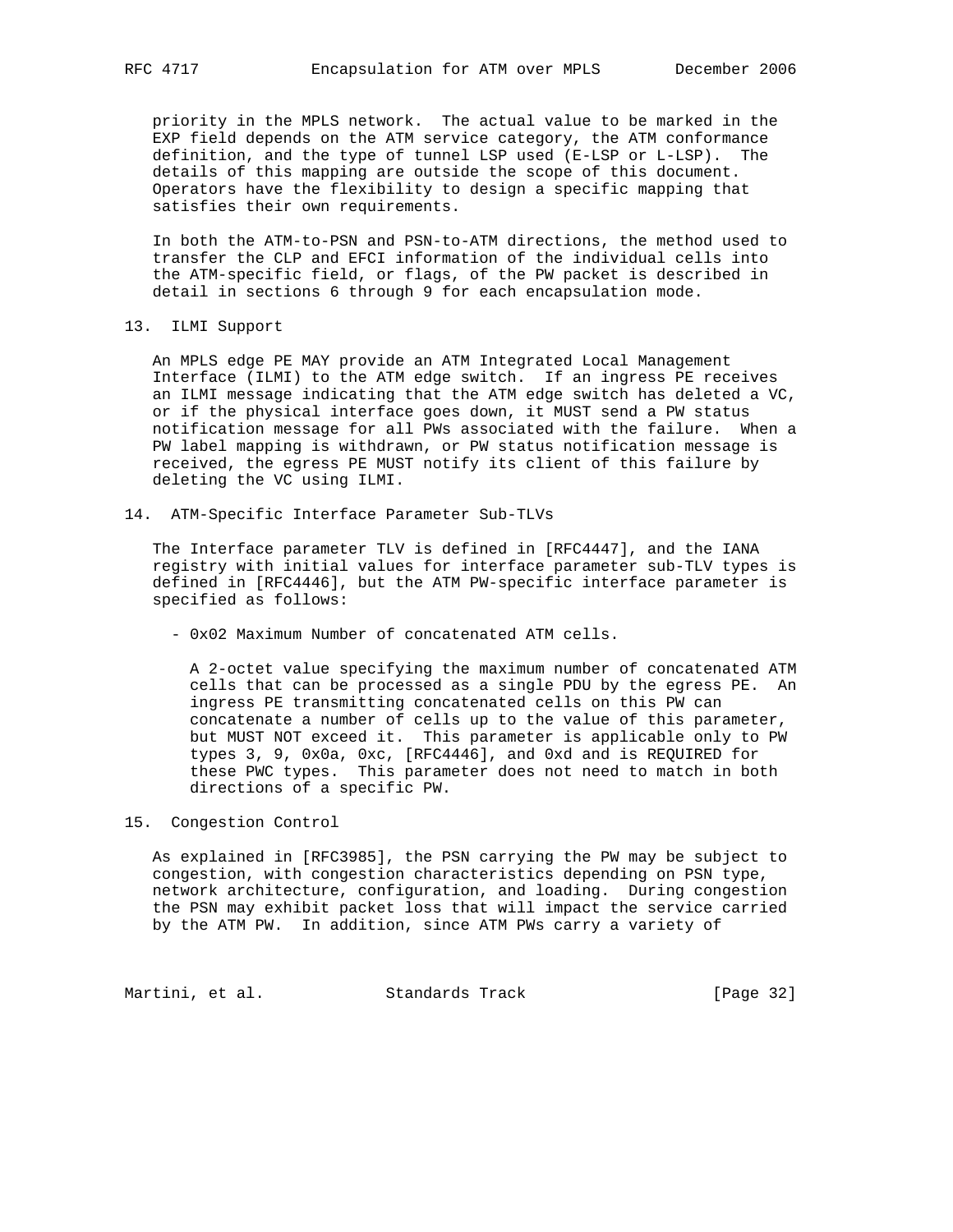services across the PSN, including but not restricted to TCP/IP, they may or may not behave in a TCP-friendly manner prescribed by [RFC2914]. In the presence of services that reduce transmission rate, ATM PWs may thus consume more than their fair share and in that case SHOULD be halted.

 Whenever possible, ATM PWs should be run over traffic-engineered PSNs providing bandwidth allocation and admission control mechanisms. IntServ-enabled domains providing the Guaranteed Service (GS) or Diffserv-enabled domains using EF (expedited forwarding) are examples of traffic-engineered PSNs. Such PSNs will minimize loss and delay while providing some degree of isolation of the ATM PW's effects from neighboring streams.

 It should be noted that when transporting ATM, Diffserv-enabled domains may use AF (Assured Forwarding) and/or DF (Default Forwarding) instead of EF, in order to place less burden on the network and gain additional statistical multiplexing advantage. In particular, Table 1 of Appendix "V" in [ATM-MPLS] contains a detailed mapping between ATM classes and Diffserv classes.

 The PEs SHOULD monitor for congestion (by using explicit congestion notification, [VCCV], or by measuring packet loss) in order to ensure that the service using the ATM PW may be maintained. When a PE detects significant congestion while receiving the PW PDUs, the PE MAY use RM cells for ABR connections to notify the remote PE.

 If the PW has been set up using the protocol defined in [RFC4447], then procedures specified in [RFC4447] for status notification can be used to disable packet transmission on the ingress PE from the egress PE. The PW may be restarted by manual intervention, or by automatic means after an appropriate waiting time.

### 16. Security Considerations

 This document specifies only encapsulations, not the protocols used to carry the encapsulated packets across the PSN. Each such protocol may have its own set of security issues [RFC4447][RFC3985], but those issues are not affected by the encapsulations specified herein. Note that the security of the transported ATM service will only be as good as the security of the PSN. This level of security might be less rigorous than a native ATM service.

Martini, et al. Standards Track [Page 33]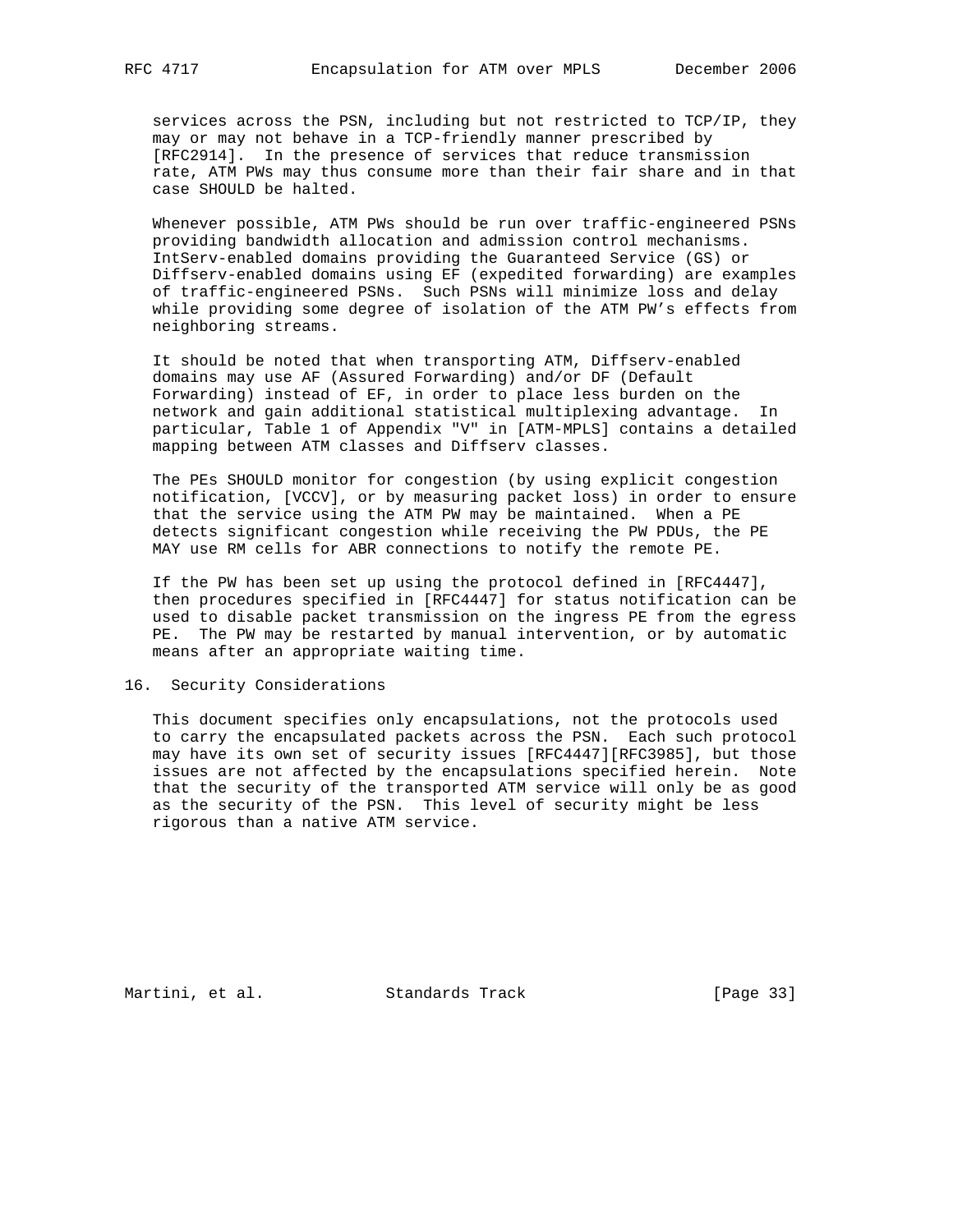# 17. Normative References

- [RFC2119] Bradner, S., "Key words for use in RFCs to Indicate Requirement Levels", BCP 14, RFC 2119, March 1997.
- [RFC4447] Martini, L., Rosen, E., El-Aawar, N., Smith, T., and G. Heron, "Pseudowire Setup and Maintenance Using the Label Distribution Protocol (LDP)", RFC 4447, April 2006.
- [RFC3032] Rosen, E., Tappan, D., Fedorkow, G., Rekhter, Y., Farinacci, D., Li, T., and A. Conta, "MPLS Label Stack Encoding", RFC 3032, January 2001.
- [RFC4446] Martini, L., "IANA Allocations for Pseudowire Edge to Edge Emulation (PWE3)", BCP 116, RFC 4446, April 2006.
- [RFC4385] Bryant, S., Swallow, G., Martini, L., and D. McPherson, "Pseudowire Emulation Edge-to-Edge (PWE3) Control Word for Use over an MPLS PSN", RFC 4385, February 2006.

#### 18. Informative References

- [FBATM] ATM Forum Specification af-fbatm-0151.000 (2000), "Frame Based ATM over SONET/SDH Transport (FAST)"
- [TM4.0] ATM Forum Specification af-tm-0121.000 (1999), "Traffic Management Specification Version 4.1"
- [I.371] ITU-T Recommendation I.371 (2000), "Traffic control and congestion control in B-ISDN".
- [I.610] ITU-T Recommendation I.610, (1999), "B-ISDN operation and maintenance principles and functions".
- [Y.1411] ITU-T Recommendation Y.1411 (2003), ATM-MPLS Network Interworking - Cell Mode user Plane Interworking
- [Y.1412] ITU-T Recommendation Y.1412 (2003), ATM-MPLS network interworking - Frame mode user plane interworking
- [RFC3985] Bryant, S. and P. Pate, "Pseudo Wire Emulation Edge-to- Edge (PWE3) Architecture", RFC 3985, March 2005.
- [RFC3916] Xiao, X., McPherson, D., and P. Pate, "Requirements for Pseudo-Wire Emulation Edge-to-Edge (PWE3)", RFC 3916, September 2004.

Martini, et al. Standards Track [Page 34]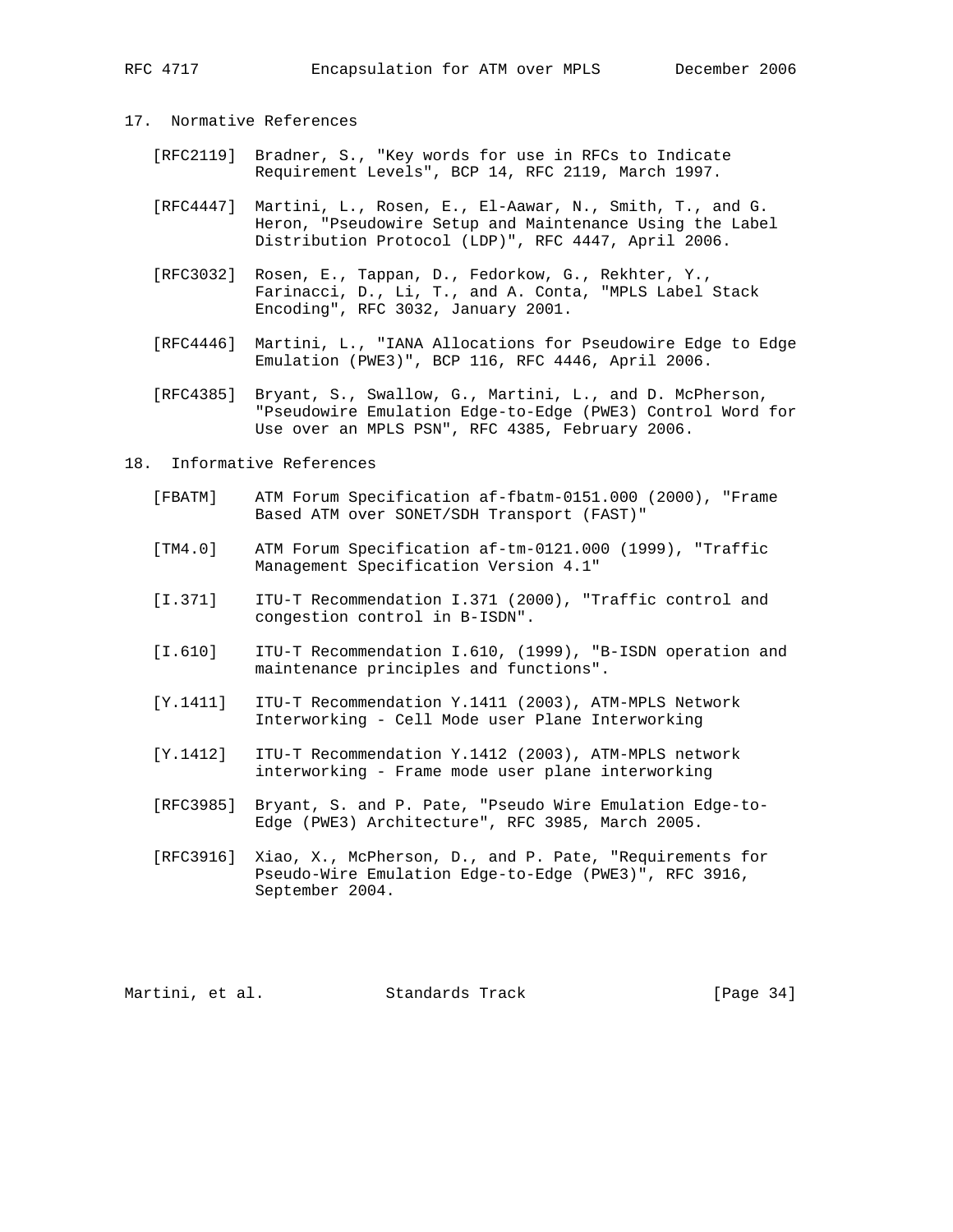- [RFC4026] Andersson, L. and T. Madsen, "Provider Provisioned Virtual Private Network (VPN) Terminology", RFC 4026, March 2005.
- [VCCV] Nadeau, T., Pignataro, C., and R. Aggarwal, "Pseudowire Virtual Circuit Connectivity Verification (VCCV)", Work in Progress, June 2006.
- [RFC2992] Hopps, C., "Analysis of an Equal-Cost Multi-Path Algorithm", RFC 2992, November 2000.
- [ATM-MPLS] ATM Forum Specification af-aic-0178.001, "ATM-MPLS Network Interworking Version 2.0", August 2003.
- [RFC2914] Floyd, S., "Congestion Control Principles", BCP 41, RFC 2914, September 2000.
- [RFC2684] Grossman, D. and J. Heinanen, "Multiprotocol Encapsulation over ATM Adaptation Layer 5", RFC 2684, September 1999.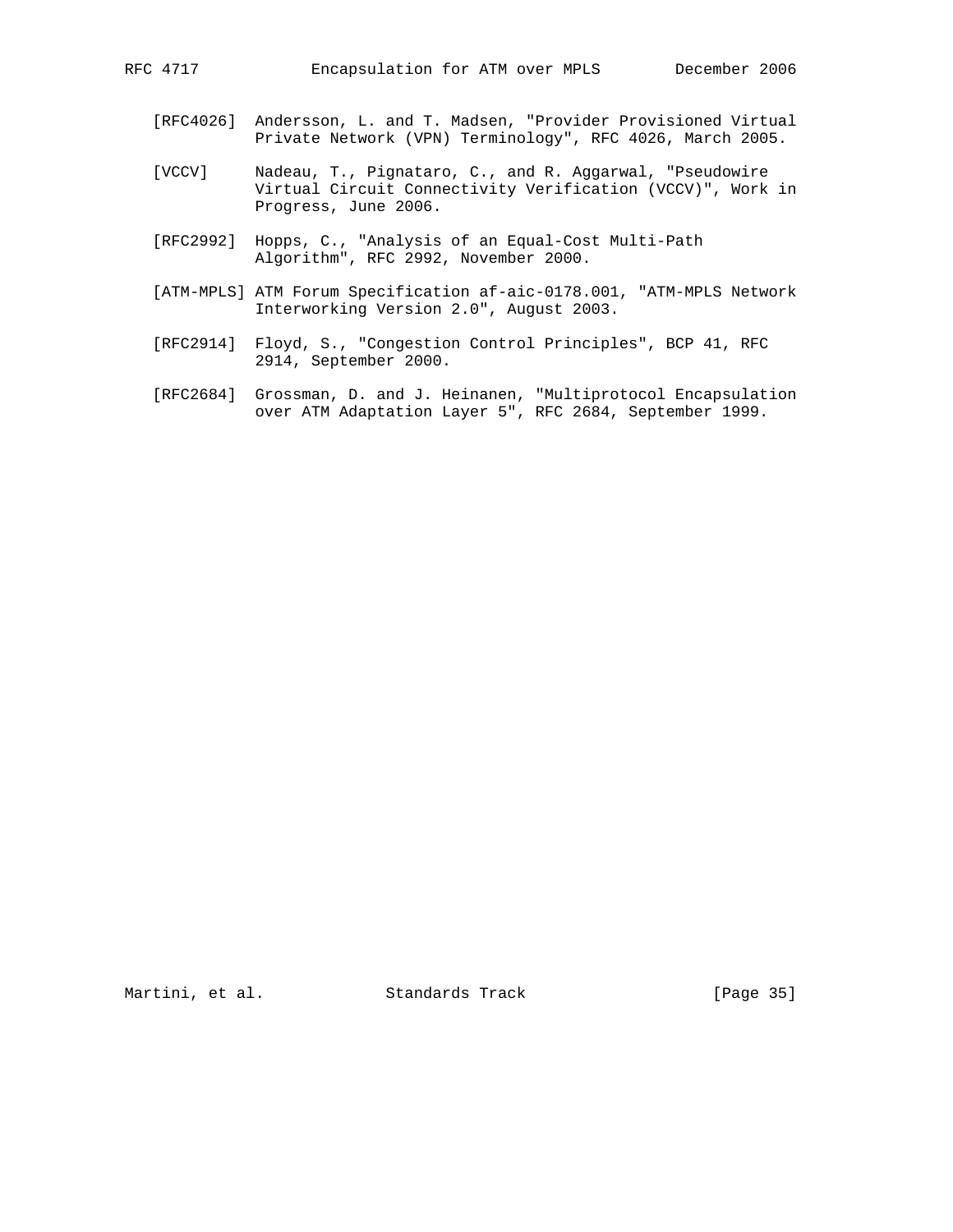19. Significant Contributors

 Giles Heron Tellabs Abbey Place 24-28 Easton Street High Wycombe Bucks HP11 1NT UK EMail: giles.heron@tellabs.com

 Dimitri Stratton Vlachos Mazu Networks, Inc. 125 Cambridgepark Drive Cambridge, MA 02140 EMail: d@mazunetworks.com

 Dan Tappan Cisco Systems, Inc. 1414 Massachusetts Avenue Boxborough, MA 01719 EMail: tappan@cisco.com

 Eric C. Rosen Cisco Systems, Inc. 1414 Massachusetts Avenue Boxborough, MA 01719 EMail: erosen@cisco.com

 Steve Vogelsang ECI Telecom Omega Corporate Center 1300 Omega Drive Pittsburgh, PA 15205 EMail: stephen.vogelsang@ecitele.com

 Gerald de Grace ECI Telecom Omega Corporate Center 1300 Omega Drive Pittsburgh, PA 15205 EMail: gerald.degrace@ecitele.com

Martini, et al. Standards Track [Page 36]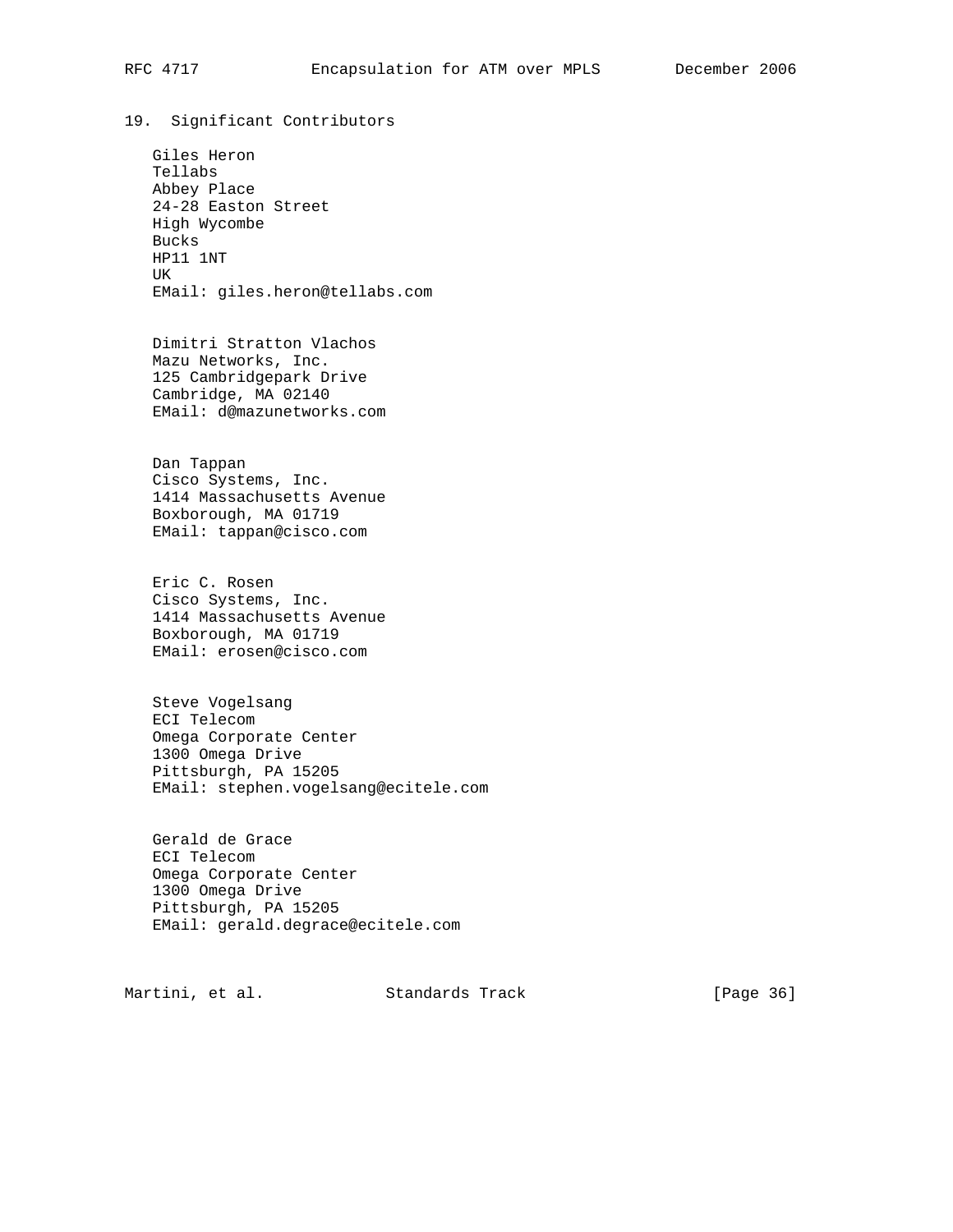John Shirron ECI Telecom Omega Corporate Center 1300 Omega Drive Pittsburgh, PA 15205 EMail: john.shirron@ecitele.com

 Andrew G. Malis Verizon Communications 40 Sylvan Road Waltham, MA EMail: andrew.g.malis@verizon.com Phone: 781-466-2362

 Vinai Sirkay Redback Networks 300 Holger Way San Jose, CA 95134 EMail: vsirkay@redback.com

 Chris Liljenstolpe Alcatel 11600 Sallie Mae Dr. 9th Floor Reston, VA 20193 EMail: chris.liljenstolpe@alcatel.com

 Kireeti Kompella Juniper Networks 1194 N. Mathilda Ave Sunnyvale, CA 94089 EMail: kireeti@juniper.net

 John Fischer Alcatel 600 March Rd Kanata, ON, Canada. K2K 2E6 EMail: john.fischer@alcatel.com

Martini, et al. Standards Track [Page 37]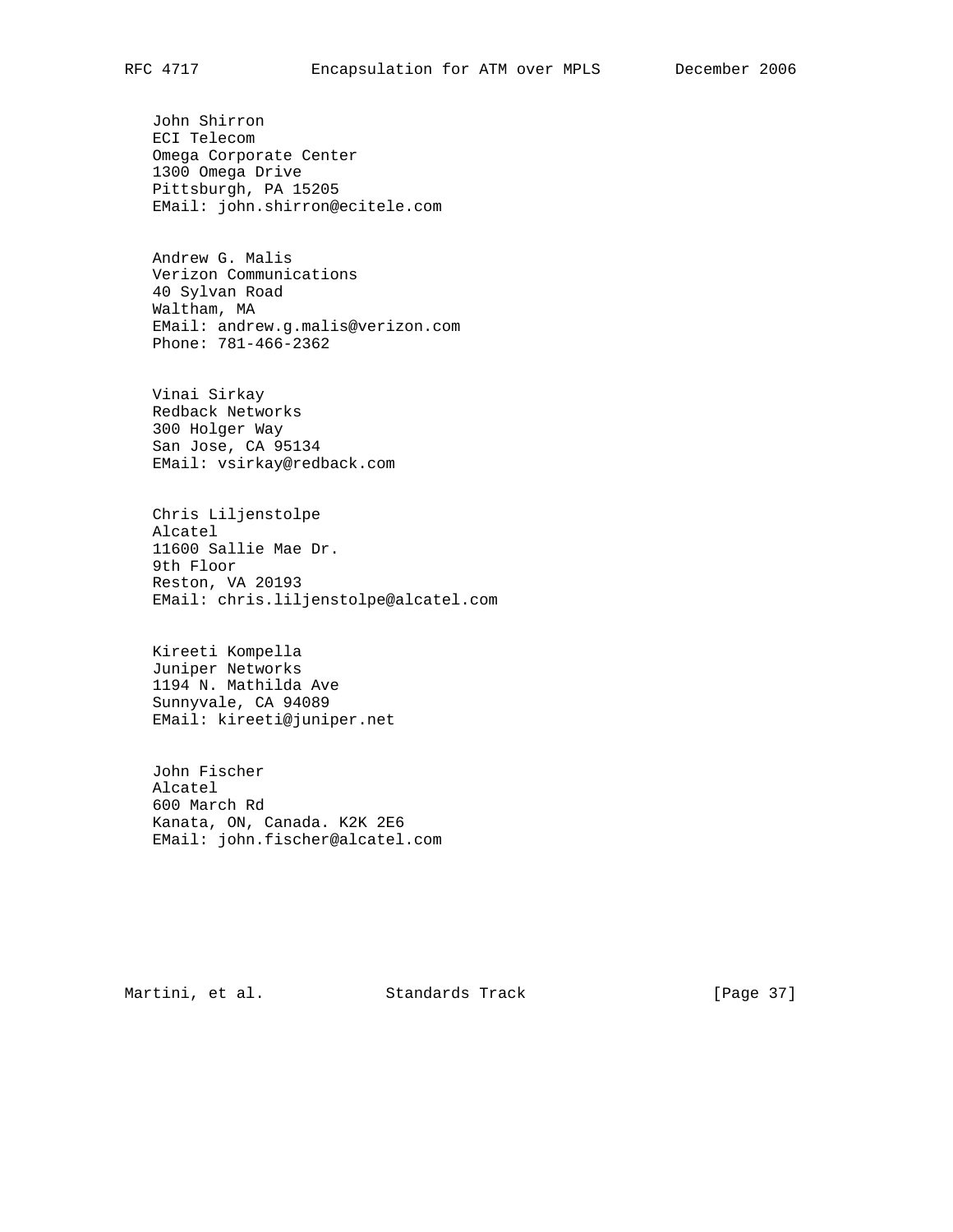Mustapha Aissaoui Alcatel 600 March Rd Kanata, ON, Canada. K2K 2E6 EMail: mustapha.aissaoui@alcatel.com

 Tom Walsh Lucent Technologies 1 Robbins Road Westford, MA 01886 USA EMail: tdwalsh@lucent.com

 John Rutemiller Marconi Networks 1000 Marconi Drive Warrendale, PA 15086 EMail: John.Rutemiller@marconi.com

 Rick Wilder Alcatel 45195 Business Court Loudoun Gateway II Suite 300 M/S STERV-SMAE Sterling, VA 20166 EMail: Rick.Wilder@alcatel.com

 Laura Dominik Qwest Communications, Inc. 600 Stinson Blvd. Minneapolis, MN 55413 Email: ldomini@qwest.com

Martini, et al. Standards Track [Page 38]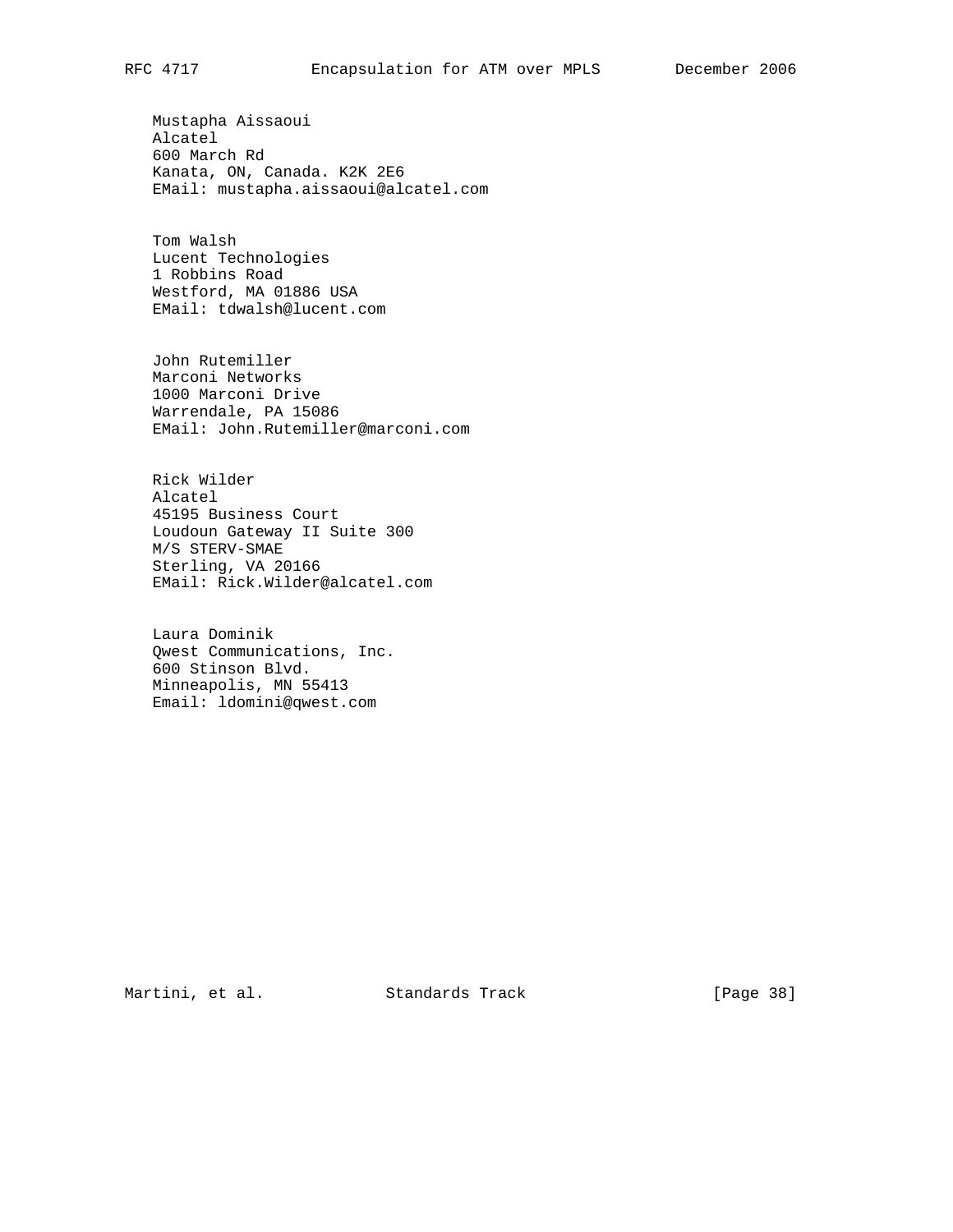Authors' Addresses

 Luca Martini Cisco Systems, Inc. 9155 East Nichols Avenue, Suite 400 Englewood, CO 80112 EMail: lmartini@cisco.com

 Jayakumar Jayakumar Cisco Systems, Inc. 225 E.Tasman, MS-SJ3/3 San Jose, CA 95134 EMail: jjayakum@cisco.com

 Matthew Bocci Alcatel Grove House, Waltham Road Rd White Waltham, Berks, UK. SL6 3TN EMail: matthew.bocci@alcatel.co.uk

 Nasser El-Aawar Level 3 Communications, LLC. 1025 Eldorado Blvd. Broomfield, CO 80021 EMail: nna@level3.net

 Jeremy Brayley ECI Telecom Inc. Omega Corporate Center 1300 Omega Drive Pittsburgh, PA 15205 EMail: jeremy.brayley@ecitele.com

 Ghassem Koleyni Nortel Networks P O Box 3511, Station C Ottawa, Ontario, K1Y 4H7 Canada EMail: ghassem@nortelnetworks.com

Martini, et al. Standards Track [Page 39]